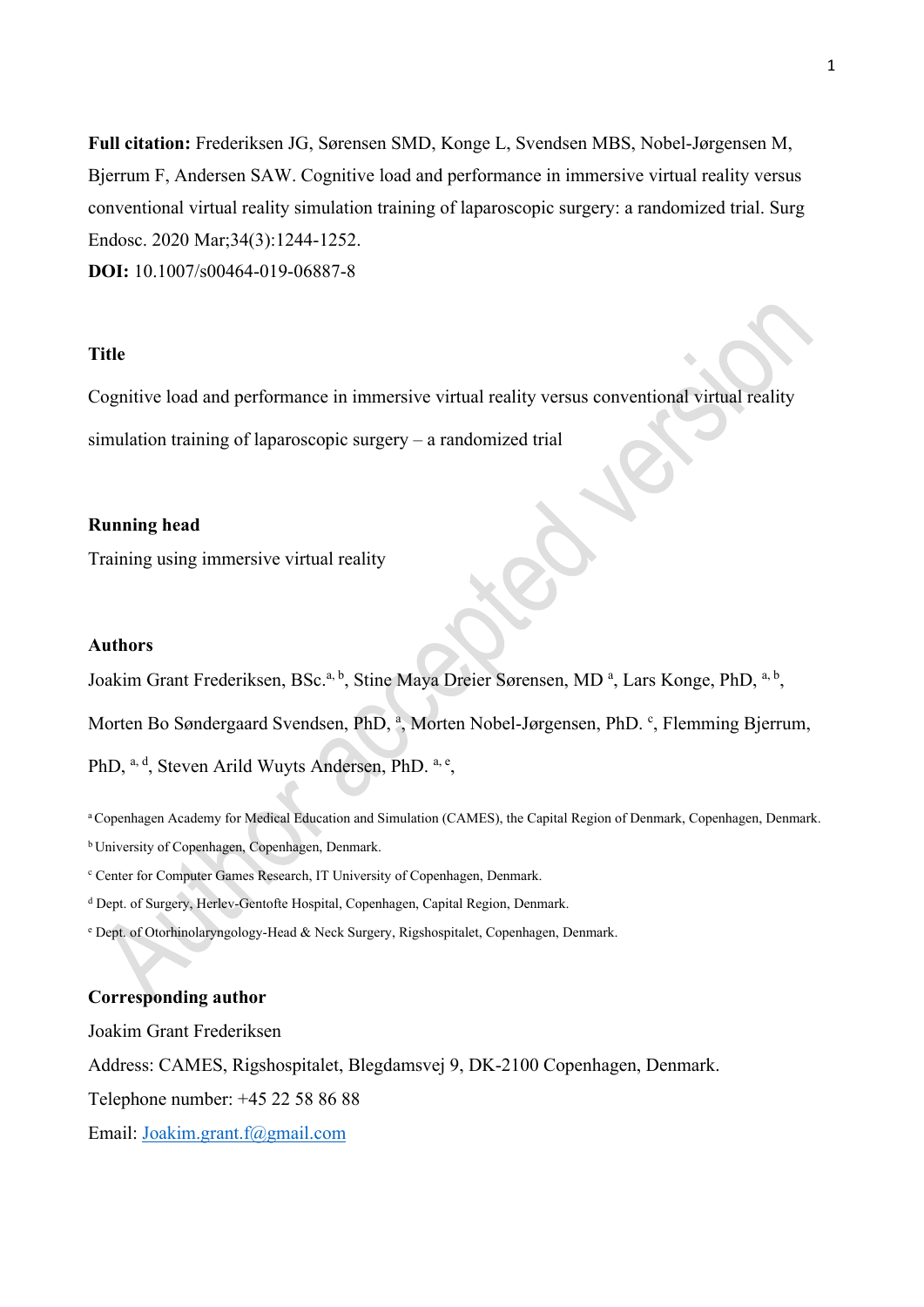### **Abstract**

*Background:* Virtual reality simulators combined with head mounted displays enable highly immersive virtual reality (IVR) for surgical skills training, potentially bridging the gap between the simulation environment and real-life operating room conditions. However, the increased complexity of the learning situation in IVR could potentially induce high cognitive load (CL) thereby inhibiting performance and learning. This study aims to compare CL and performance in IVR and conventional virtual reality (CVR) simulation training.

*Methods:* A randomized controlled trial of residents (n=31) performing laparoscopic

salpingectomies with an ectopic pregnancy in either IVR or CVR simulation. CL was estimated by secondary-task reaction time at baseline, and during non-stressor and stressor phases of the procedure. Simulator metrics were used to evaluate performance.

*Results:* CL was increased by 66 % and 58 % during IVR and CVR simulation, respectively (p<0.001), compared to baseline. A light stressor induced a further increase in CL by 15.2 % and a severe stressor by 43.1 % in the IVR group compared to 23 % (severe stressor) in the CVR group. IVR also caused a significantly worse performance on most simulator metrics.

*Conclusion:* IVR simulation training induces a higher CL and results in a poorer performance than CVR simulation training in laparoscopy. High extraneous load and element interactivity in the IVR are suggested as mechanisms explaining this finding. However, IVR offers some potential advantages over CVR such as more real-life conditions but we only recommend introducing IVR in surgical skills training after initial training in CVR.

**Keywords:** Laparoscopic surgical skills training; Immersive virtual reality; Cognitive load; Head mounted device; Simulation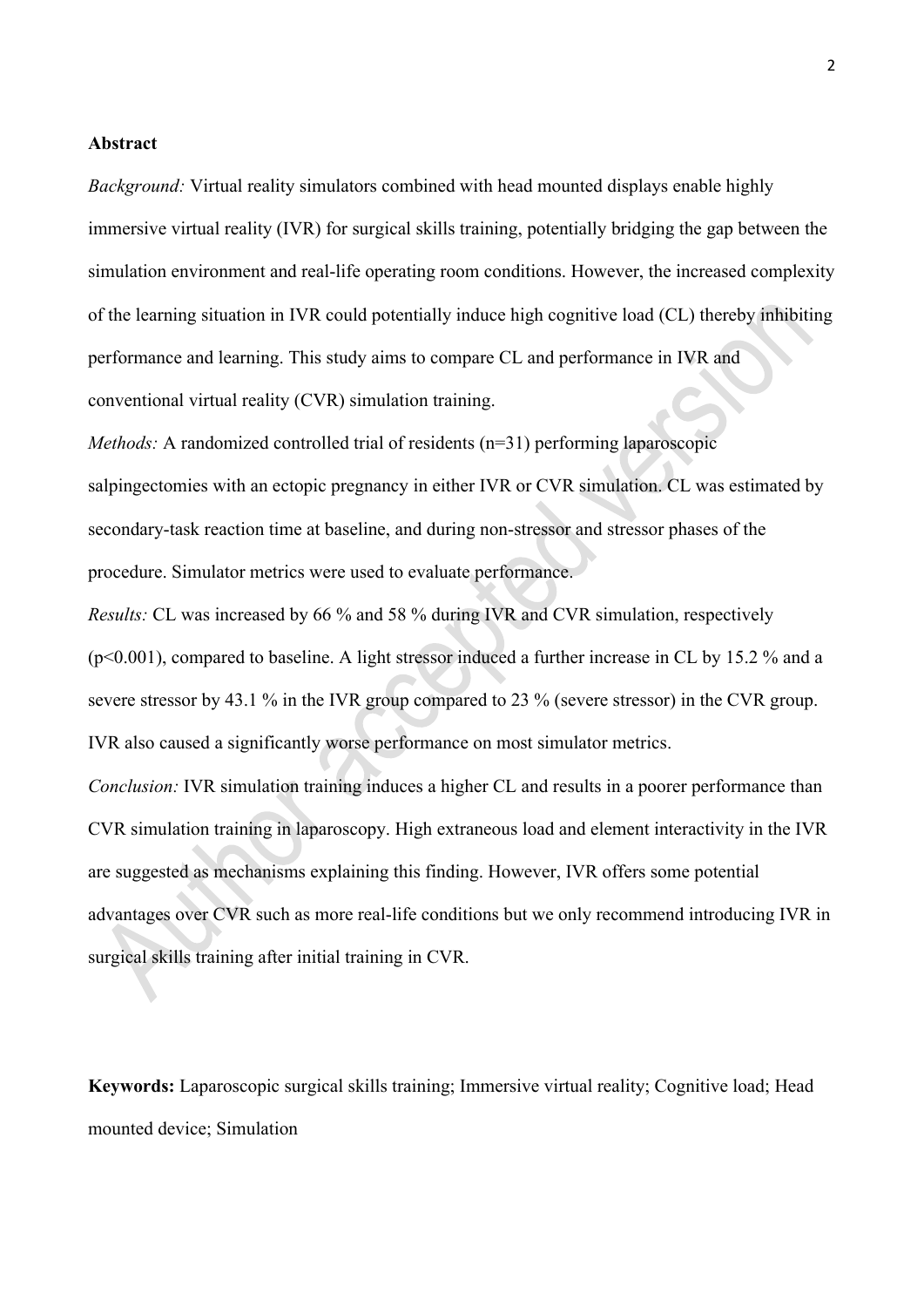### **Introduction**

The traditional model of surgical training, the apprenticeship model, may be inadequate for complex procedures like those performed with laparoscopic surgery[1] and is also associated with increased error and risk of complications[2-4]. Simulation-based training, like virtual reality (VR) simulator training, enables trainees to learn surgical skills in a risk-free environment and increases technical proficiency, improves surgical trainees' operating performance, and decreases operating time in laparoscopic procedures[5-7]. As a result, simulation-based training is increasingly being implemented into surgical training programs[8].

A challenge for VR simulation-based training is the substantial gap between the simulationenvironment and the real-life operating room (OR)[9]. Technology such as head-mounted displays (HMDs) in combination with VR laparoscopic simulators can be used to create immersive VR (IVR) simulation where the surroundings and environment from a real OR are integrated into the VR learning experience[10]. This can potentially bridge the gap between simulation and real-life OR experience, creating a more realistic and complete training environment. However, as the realism of the simulation increases, the strain on the trainees' cognitive capacity might increase as well, challenging actual learning.

To investigate learning in an IVR environment we used cognitive load (CL) theory as a framework. Most literature on CL theory considers three different types of CL[11]: The *intrinsic* load of the learning task (inherent to the complexity of the task), the *extraneous* load of the learning situation (a result of superfluous processes that do not directly contribute to learning), and the *germane* load of the learning process (mental schema formation for the actual learning)[11]. IVR skill training inherently has a high level of element interactivity[11], as for example staff and instruments can be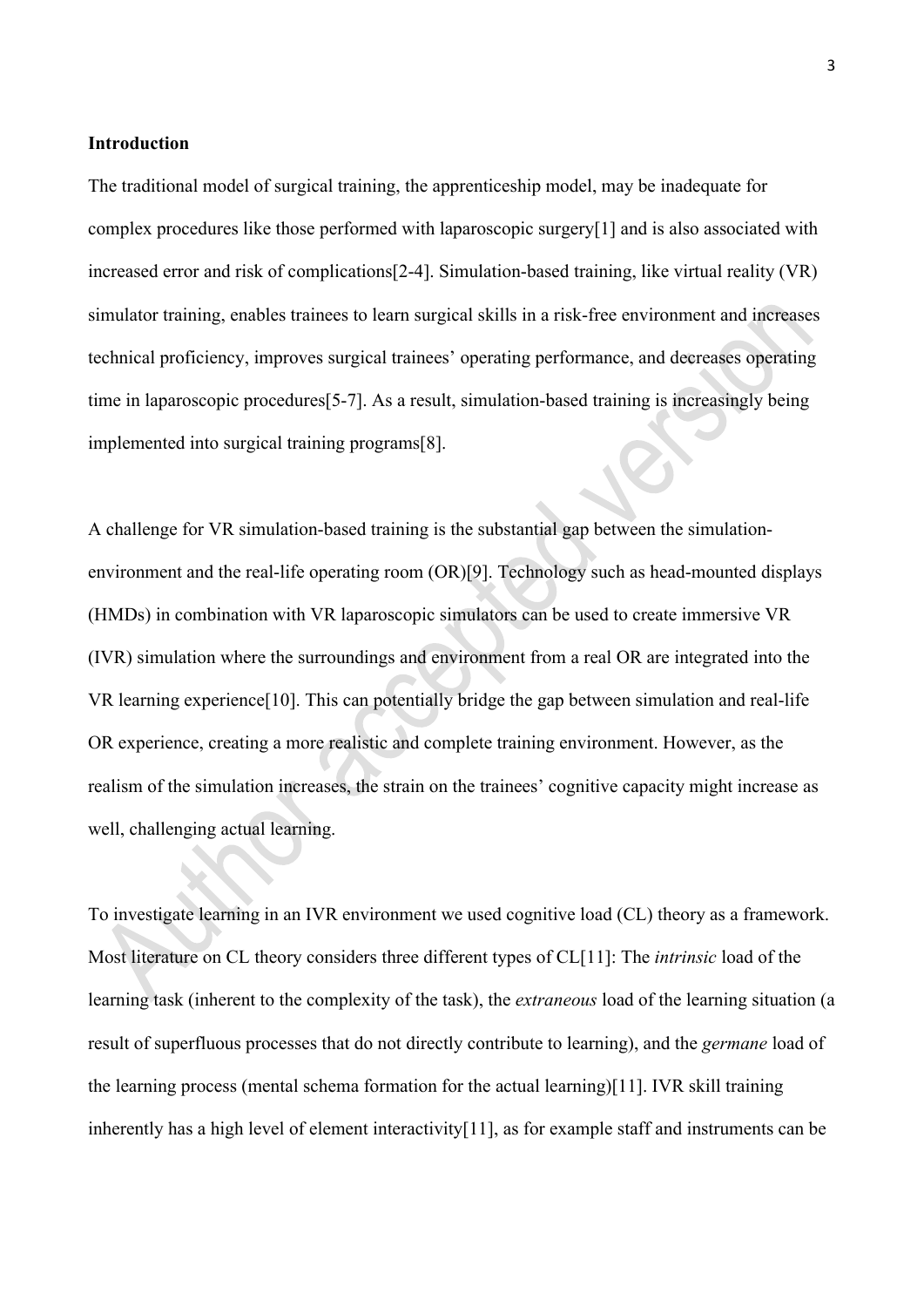(perceived as) possible elements to interact with, contributing to a high intrinsic CL. Furthermore, distractions in the immersive environment add extraneous CL. This possible increase in intrinsic and extraneous load during training in IVR compared with CVR could result in cognitive overload, inhibiting learning, due to there being no cognitive capacities allocated to germane load[11-15]. Other studies have investigated CL in less immersive surgical simulation training, but none have investigated CL in IVR nor explored the consequences for performance. Moreover, as motion sickness has been associated with IVR[16] this was investigated as well.

The applications for IVR training are many and could possibly contribute to surgical training in a number of ways. In this study, we wanted to investigate CL and performance in a randomized controlled study during IVR and CVR training of laparoscopic salpingectomy for ectopic pregnancy to investigate the use of IVR in novice training.

#### **Material and methods**

#### *Study Design*

A single-center randomized trial was designed according to the CONSORT statement (Figure 1)[17].

The trial was exempted for ethical approval by the Regional Biomedical Research Ethics Committee (H-17041390) and was registered at clinicaltrials.gov (NCT03721094).

### *Participants*

Participants were first-year residents without previous laparoscopic experience (Table 1). They were recruited by invitations sent to their clinical departments as well as junior doctors' surgical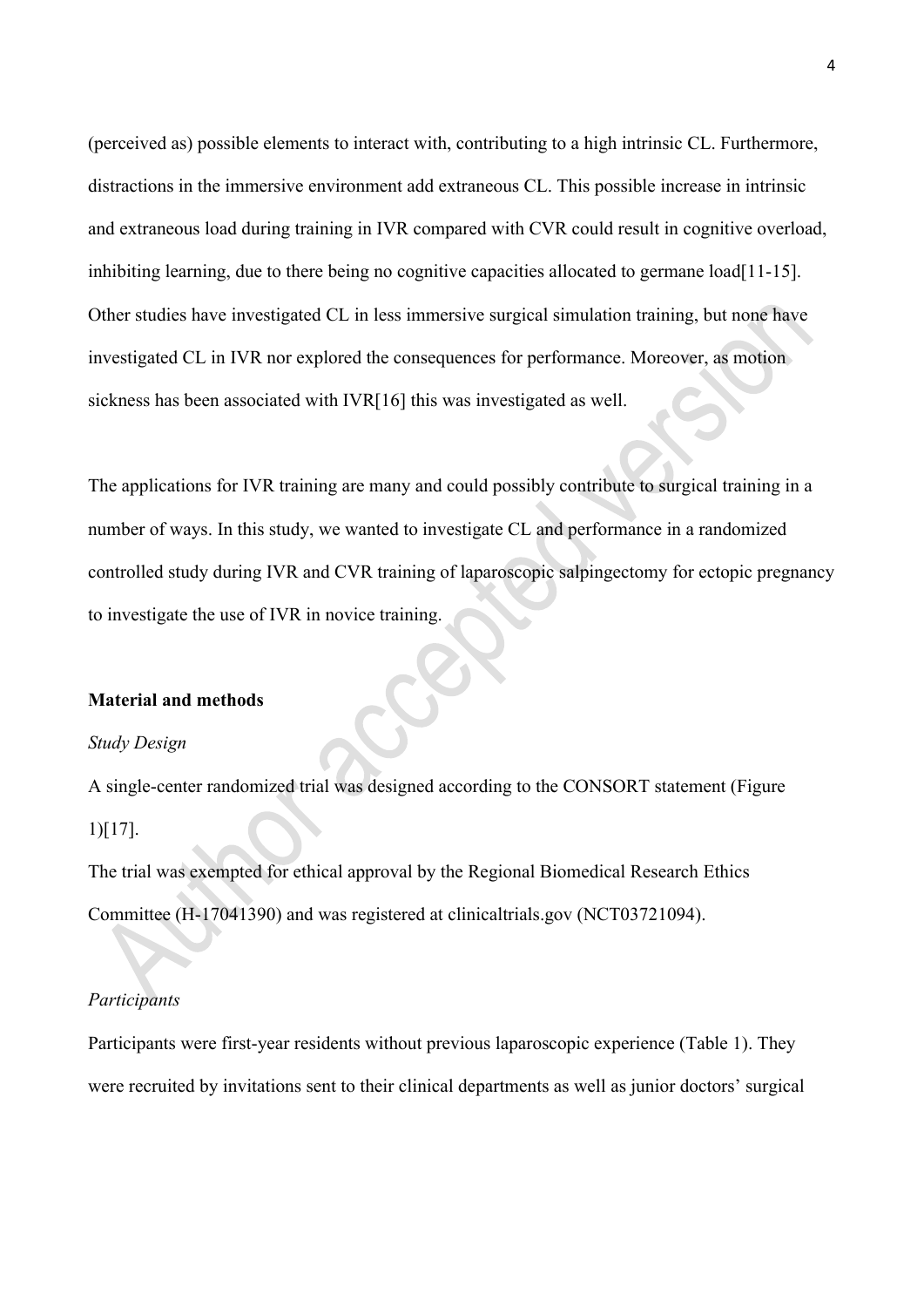interest groups. Participation was voluntary and not financially compensated. Participants received written and verbal information prior to giving informed consent for study enrollment.

The inclusion criterion was that the participant was a first-year resident. The exclusion criteria were: 1) Previous participation in any projects involving laparoscopic training, 2) Prior experience with laparoscopic surgery (having performed one or more laparoscopic procedures as primary surgeon, including supervised procedures), 3) Not speaking Danish on a conversational level. Upon inclusion, all participants were assigned a personal trial identification number before randomization.

The study took place at the Simulation Center at Rigshospitalet, Copenhagen Academy for Medical Education and Simulation (CAMES) during February through June 2018[18].

#### *Interventions*

Participants first completed a demographics questionnaire (Table 1). Secondly, they received handson introduction to the CVR laparoscopic simulator and trained four basic skill modules (touching, grasping, cutting, and fine dissection). These tasks were each preceded by a video instruction and each task was practiced repeatedly for 12 minutes supervised by the main investigator (JGF), who could resolve any technical issues the participants could experience with the simulator. Finally, a video instruction on the ectopic salpingectomy procedure was reviewed followed by one supervised hands-on procedure in the simulator (conventional VR setup).

Next, participants were randomized to the intervention or the control group and completed three attempts of the same procedure (laparoscopic salpingectomy due to an ectopic pregnancy) without feedback or guidance. The intervention group performed the procedures while wearing a HMD for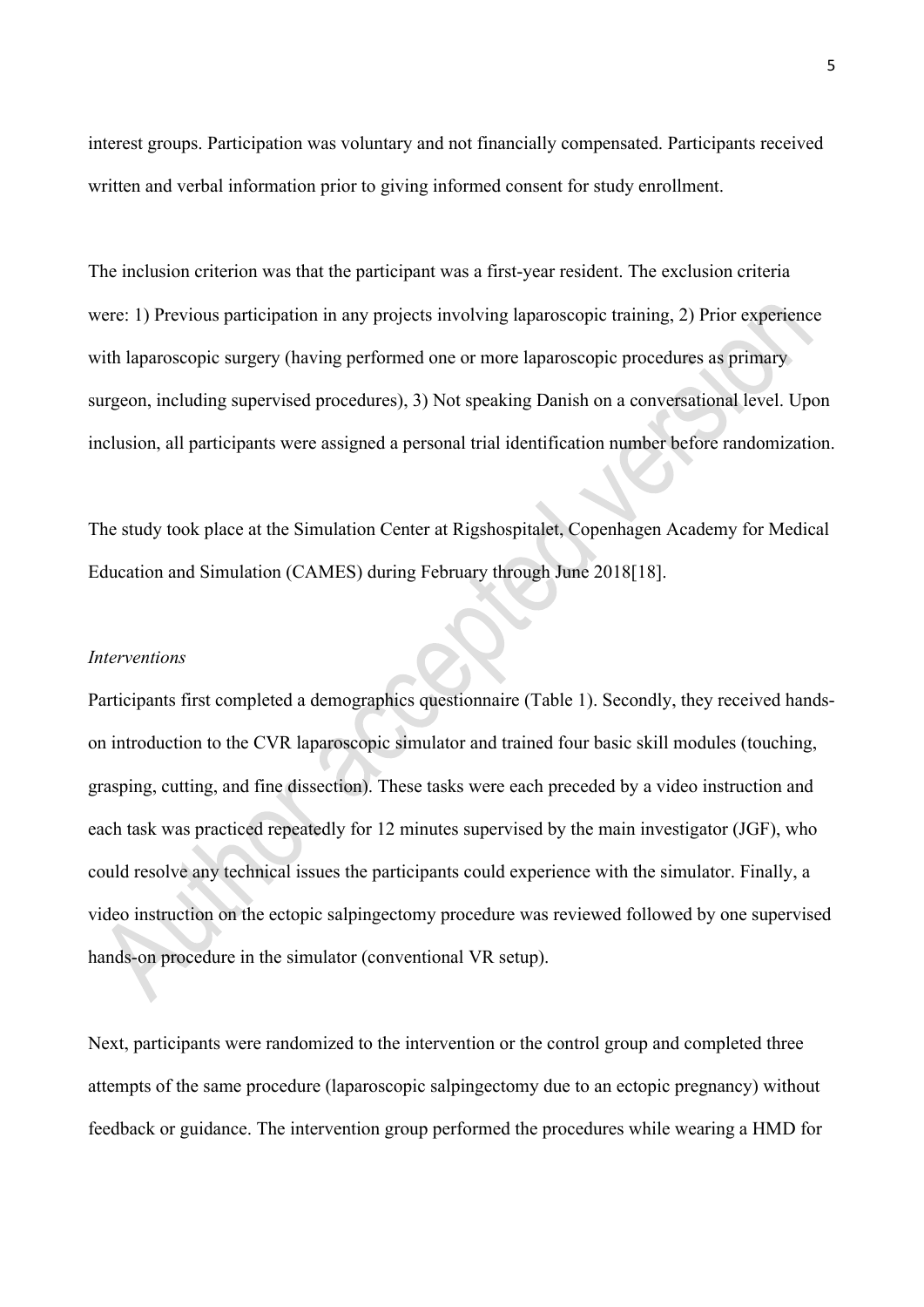the immersive VR environment (IVR group), whereas the control group performed the procedures with conventional VR (CVR group) (Figure 2A, Figure 2B). We chose the laparoscopic salpingectomy procedure because it could be standardized and has a bleeding complication that could be controlled and triggered in relation to the scenarios. Finally, the procedure was relevant and sufficiently challenging for the study population.

In the IVR environment, four different 360-degrees videos were in sequence played as backdrop during the procedure. The videos reflected real life situations in the operating room with two videos representing calm periods, one video representing a light stressor and one video representing a severe stressor with a bleeding (2 ml/s) being triggered in the simulation (video descriptions, Table 2). None of the videos required direct involvement or response by the participant. All videos were looped with actors starting and ending in the same positions so they could be played in sequence without noticeable shifts (sequence of events, Figure 3).

In the CVR setup, the participant practices in the regular and calm environment of the simulation center and at the same time during the procedure, the bleeding (2 ml/s) is triggered as a stressor (Figure 3).

## *Material and equipment*

The conventional VR laparoscopic simulation setup consisted of 2 Simball 4D joysticks (G-coder Systems, Gothenburg, Sweden) connected to a 27" monitor with a computer running the LapSim® software version 2016. (Surgical Science, Gothenburg, Sweden). The module used was the laparoscopic salpingectomy due to an ectopic pregnancy. A second computer running the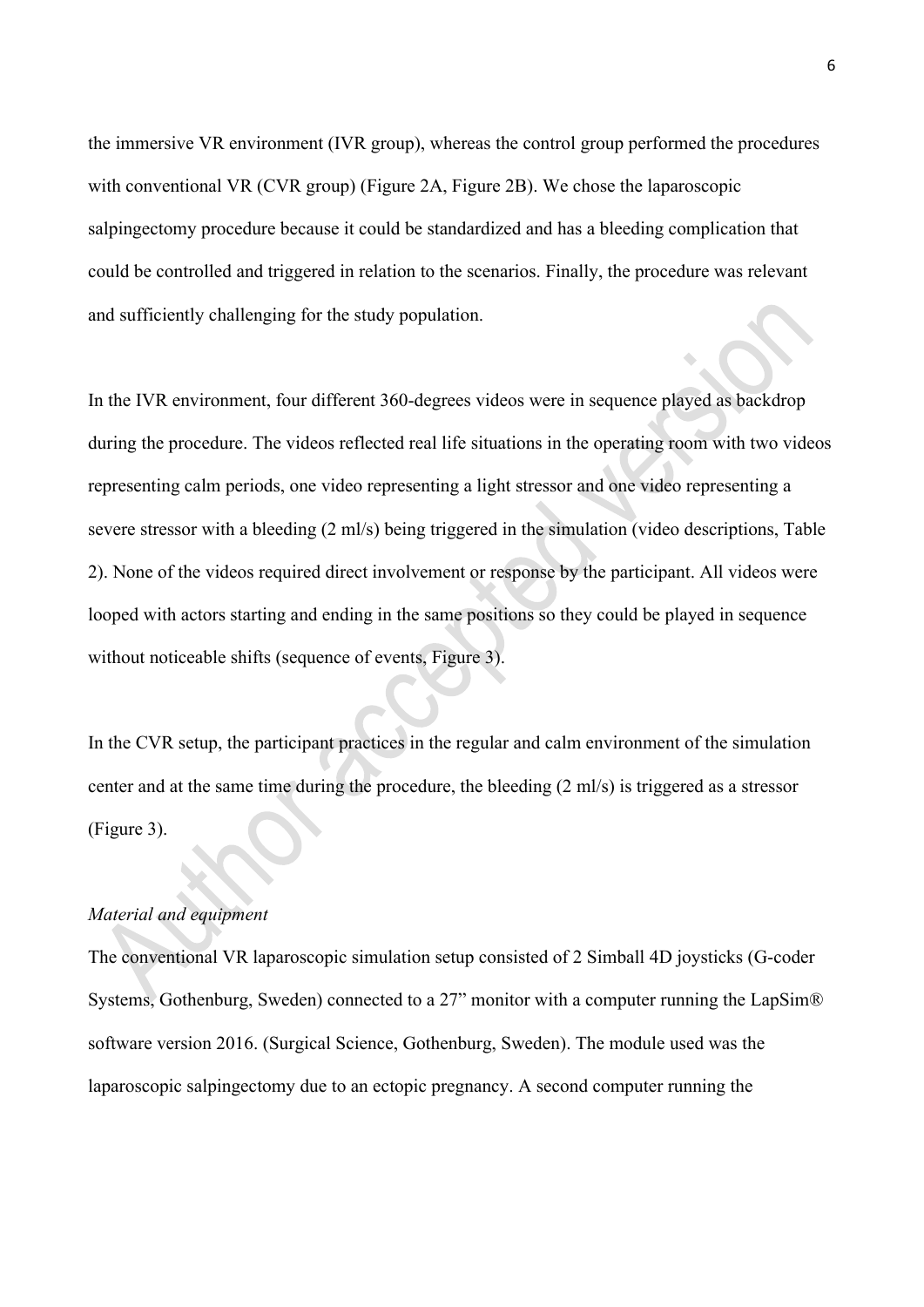TeamSim® (Surgical Science, Gothenburg, Sweden) VR software version 2016 allowed for bleeding during the procedure to be initiated by the investigator.

The immersive VR laparoscopic simulation setup consisted of the above with an additional computer handling the Oculus Rift® (Oculus VR, Irvine, USA) and playback of 360-degrees videos of the operating room in Unity 3D (Unity Technologies, San Francisco, USA). In the immersive VR environment, the visual output (laparoscopic view) from the simulator was projected as an overlay on the tower in the OR.[\\*](#page-6-0)

The 360-degrees videos were filmed at an operating room at the Dept. of Abdominal Surgery, Rigshospitalet, with a 360-degree camera (Thor, Absolute Zero, Copenhagen, Denmark). Five different video sequences were recorded at 60 fps in 7680x3840 resolution.

#### *Outcomes*

The primary outcome was CL estimated by secondary task reaction time[19]. We chose to use secondary task reaction time as a measurement for CL, as studies have shown this to be a reliable method for measuring CL in surgical skills training[20-22], in contrast to subjective methods such as questionnaires that has limited use in measuring changes to CL during a procedure because they are administered at the end of a procedure[23]. We used an external and commercially available reaction timer (American Educational Products LLC, USA) to measure participants response time (in hundredth seconds) to an auditory stimulus (a beep). The participants responded to the auditory stimulus by pressing a pedal next to the foot pedal used for cauterization. Reaction time was measured before and after the simulation to provide an individual baseline, and during the

<span id="page-6-0"></span><sup>\*</sup> Videos as online content:<https://youtu.be/-PJKZJz6cc0> (calm phase),<https://youtu.be/COtp3x0MWoI> (light stressor), <https://youtu.be/LqNV8euKTxM> (severe stressor),<https://youtu.be/TEAdtLBbixE> (full procedure)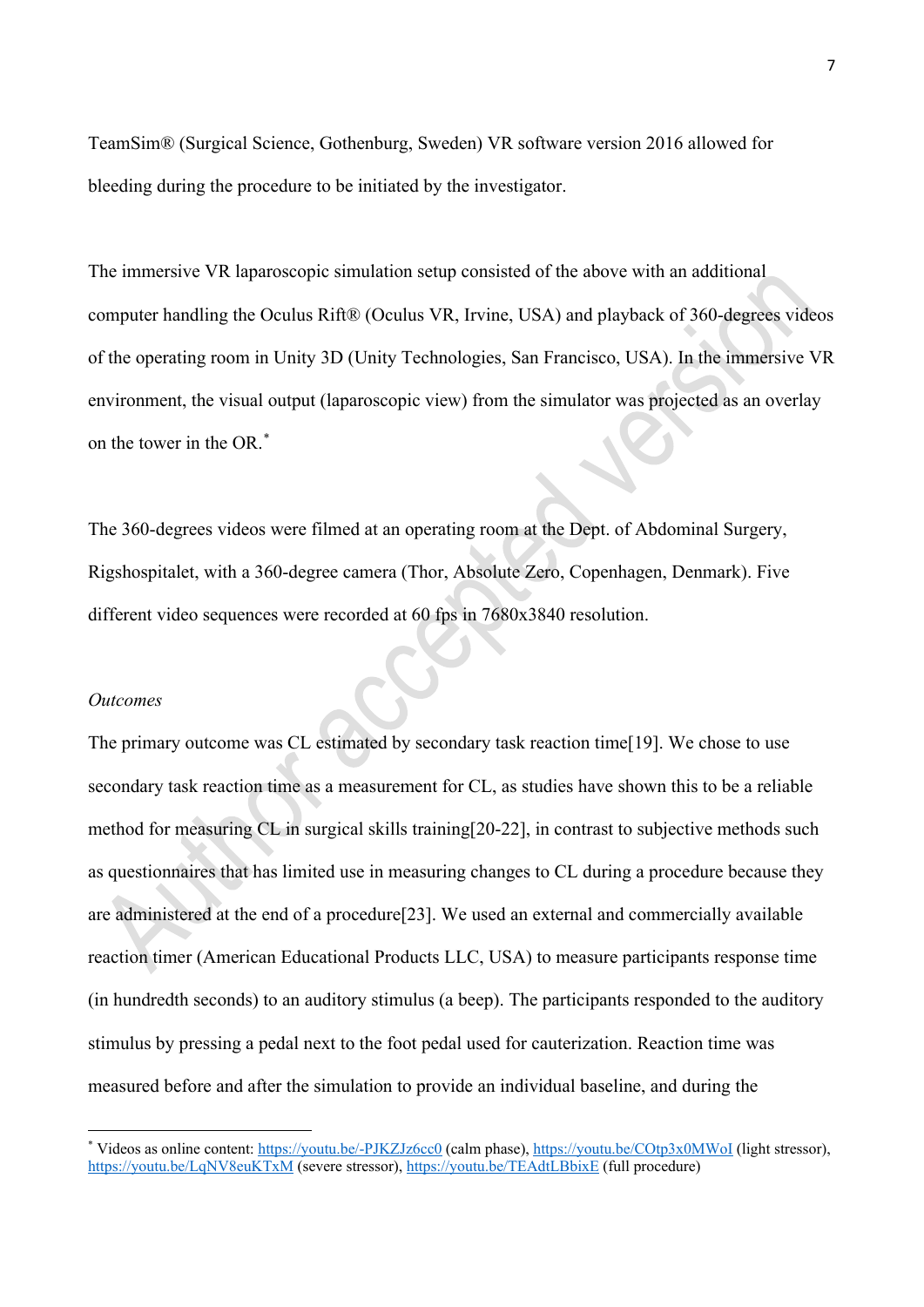simulation at t=80 s, t=130 s, t=180 s and t=240 s (representing two calm phases and two phases with stressors during the IVR/three calm phases and one stressor phase during the CVR, see Figure 3). All reaction time measurements were done in series of four repeated measurements. It was also noted if the reaction time was measured while the participant was using the foot pedal for cauterization in the simulation.

Performance data was collected in the form of simulator metrics. We focused on time to completion of procedure, damage to surrounding tissue (diathermy damage and blood loss), and efficiency of instrument movements (Table 4).

Finally, all participants completed a motion sickness questionnaire[24] after their final procedure.

## *Sample size calculation*

There is no generally accepted model for sample size calculations for linear mixed models with repeated measurements. We therefore based the sample size on data from previous studies[25, 26], estimating that 15 participants would be needed in each group to significantly detect a 2 % change in reaction time relative to individual baseline (the primary outcome).

## *Randomization*

Participants were randomized 1:1 to the intervention (IVR) or control (CVR) group using a webbased service Sealed Envelope<sup>tm</sup> (Sealed Envelope<sup>™</sup>, London, UK). The allocation sequence was computer-generated and used variable block sizes of two and four, a sequence that was kept secret throughout the trial. Randomization was stratified for sex, as previous studies have demonstrated this may impact initial laparoscopic simulator performance[27].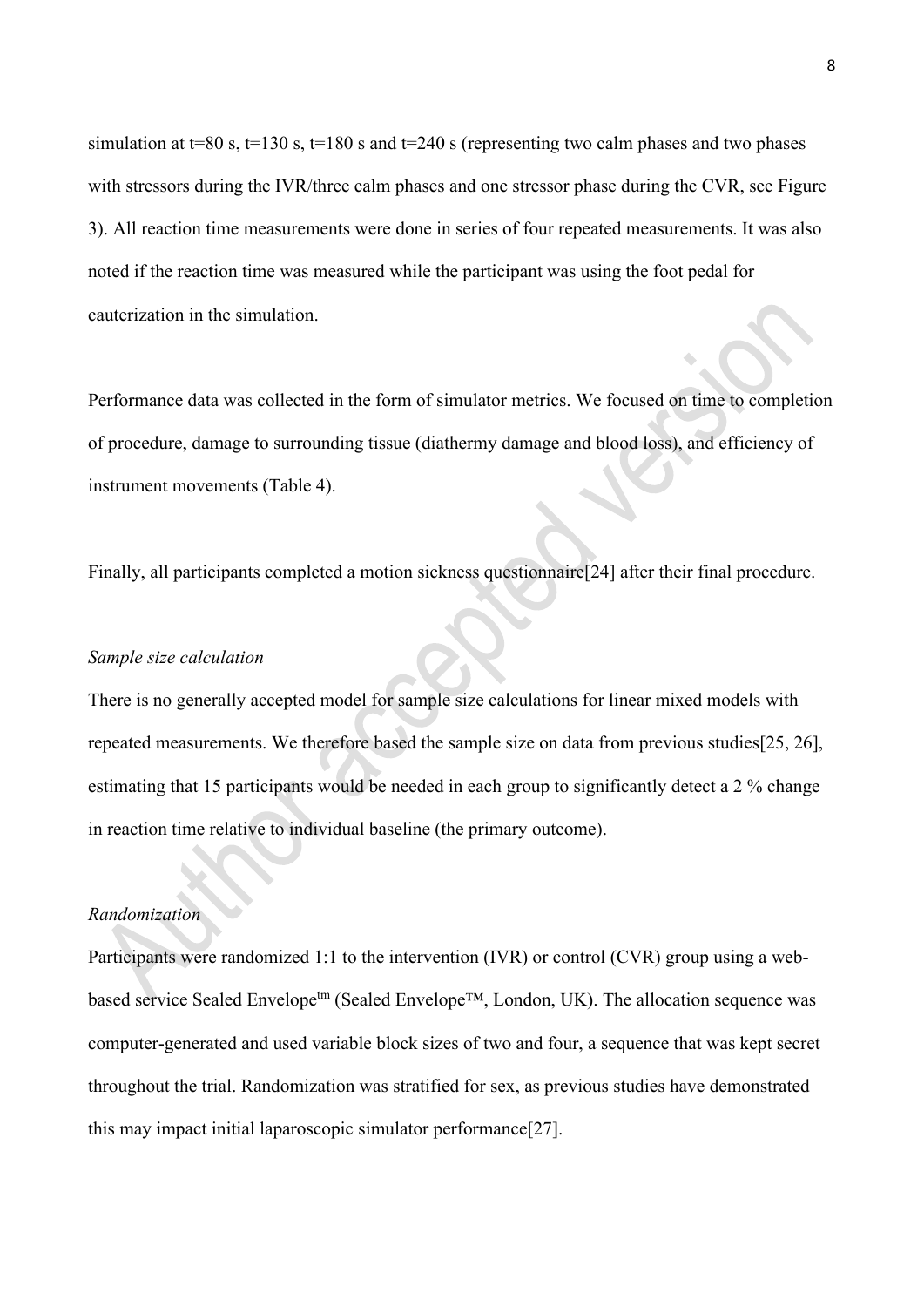#### *Blinding*

Participants and the principal investigators were blinded to performance metrics by the simulator during the supervised procedure and the three test procedures. Participants and the data collector could not be blinded to the allocation/intervention. The investigator in charge of the statistical analysis (SA) was blinded to participants' group allocation.

### *Statistical methods*

The data was analyzed using SPSS® version 23.0 (IBM, Armonk, NY, USA) for Windows/Mac. Reaction time measurements during simulation were calculated relative to the individual baseline. Linear mixed models (LMM) were used in the analysis of reaction time (CL) and simulator metrics due to repeated measurements. Models were iteratively built, investigating different factors and interactions. For the CL analysis, the final model included group (intervention/control), procedure number (1–3), time of measurement (t=80/130/180/240 s), measurement number (1–4), measurement while cauterizing (yes/no), and group \* time interaction. For the performance analysis, the final model included group, procedure number, and group \* procedure number. For the motion sickness questionnaire data, independent samples t-test was used. Estimated marginal means and p-values of the LMM are reported. For pairwise comparison within the individual factors in the LMM models, least significant difference p-values are reported. Pvalues <0.05 were considered statistically significant.

### **Results**

Participant demographics are presented in Table 1. All 31 participants recruited for study completed the introduction and the three procedures.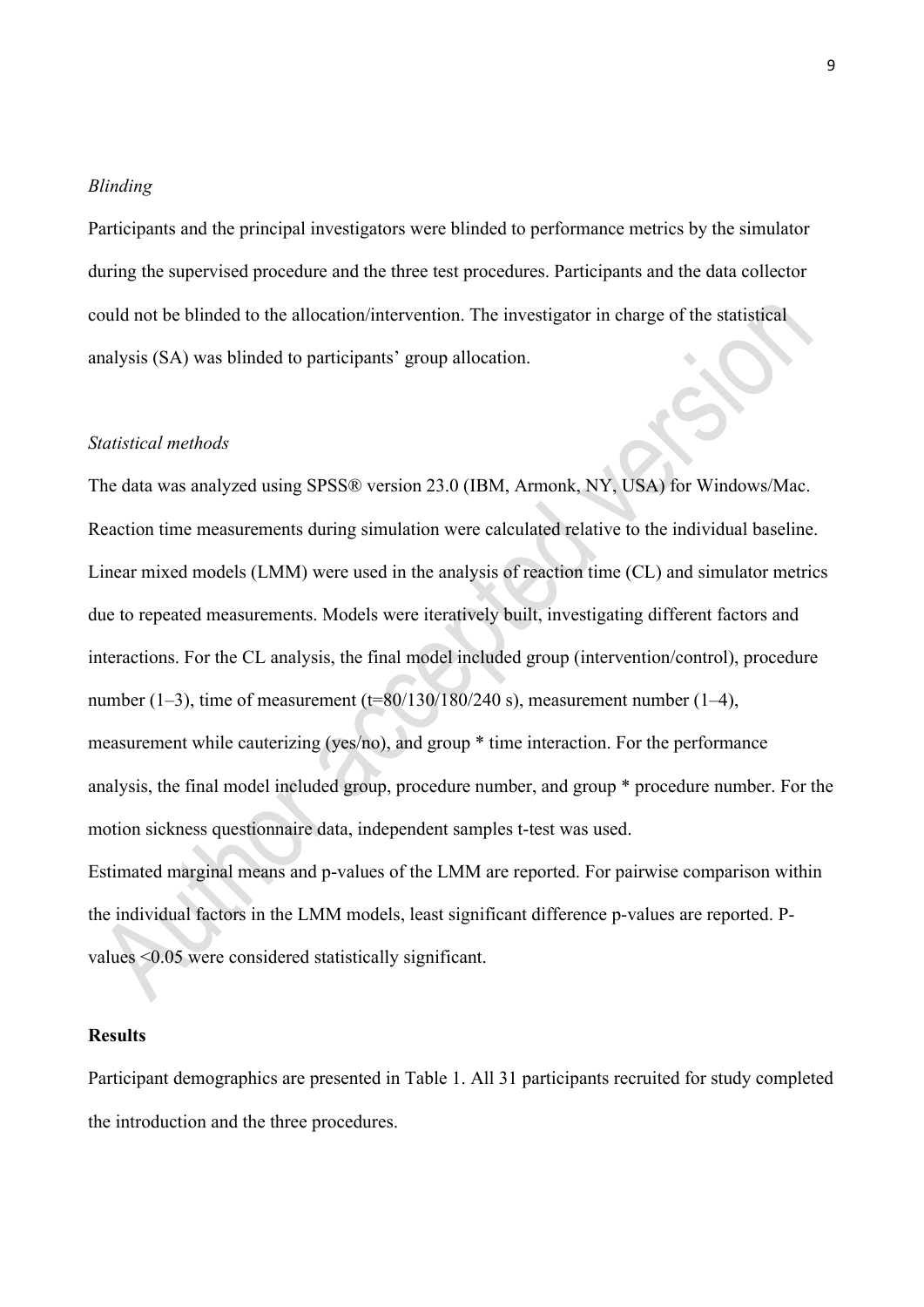### *Cognitive load*

Overall, we found a significant difference in CL between the IVR and CVR groups, with IVR inducing a CL 7.9 % higher than CVR, p<0.001 (Table 3). For both groups, repeated practice caused an average of 6.4 % decrease in CL per repetition. CL measured during cauterization was 6.1 % further increased (Table 3).

In both groups, stressors significantly increased CL (Figure 4): in the IVR group, the light stressor (background conversation) further increased CL by 15.2 % and the severe stressor further increased CL by 43.1 % thereby almost doubling reaction time compared to non-simulation baseline; in the CVR group, the stressor further increased CL by 23.0 %, which was significantly less than the increase found in the IVR group,  $p<0.001$ . For both groups, there were no statistically significant differences in CL during the different non-stressor periods. We chose to use reaction time relative to baseline rather than the actual reaction time, as participants' reaction time varies from day to day based on tiredness, mood, and other factors. This is also reflected in the mean and standard deviation of the baseline measurements (39.2 sec, SD 5.8) and measurements during the procedure (62.9, SD 16.5).

## *Performance*

For all simulator metrics, the CVR group significantly outperformed the IVR group (Table 4): the IVR group spent more time before completion of the procedure, induced more damage to the tissue, had a higher blood loss, and were less efficient with their hand movements. In both groups, repeated practice increased performance for total time  $(p<0.001)$  and blood loss  $(p<0.001)$ . None of the other simulation metrics changed significantly during the three procedures.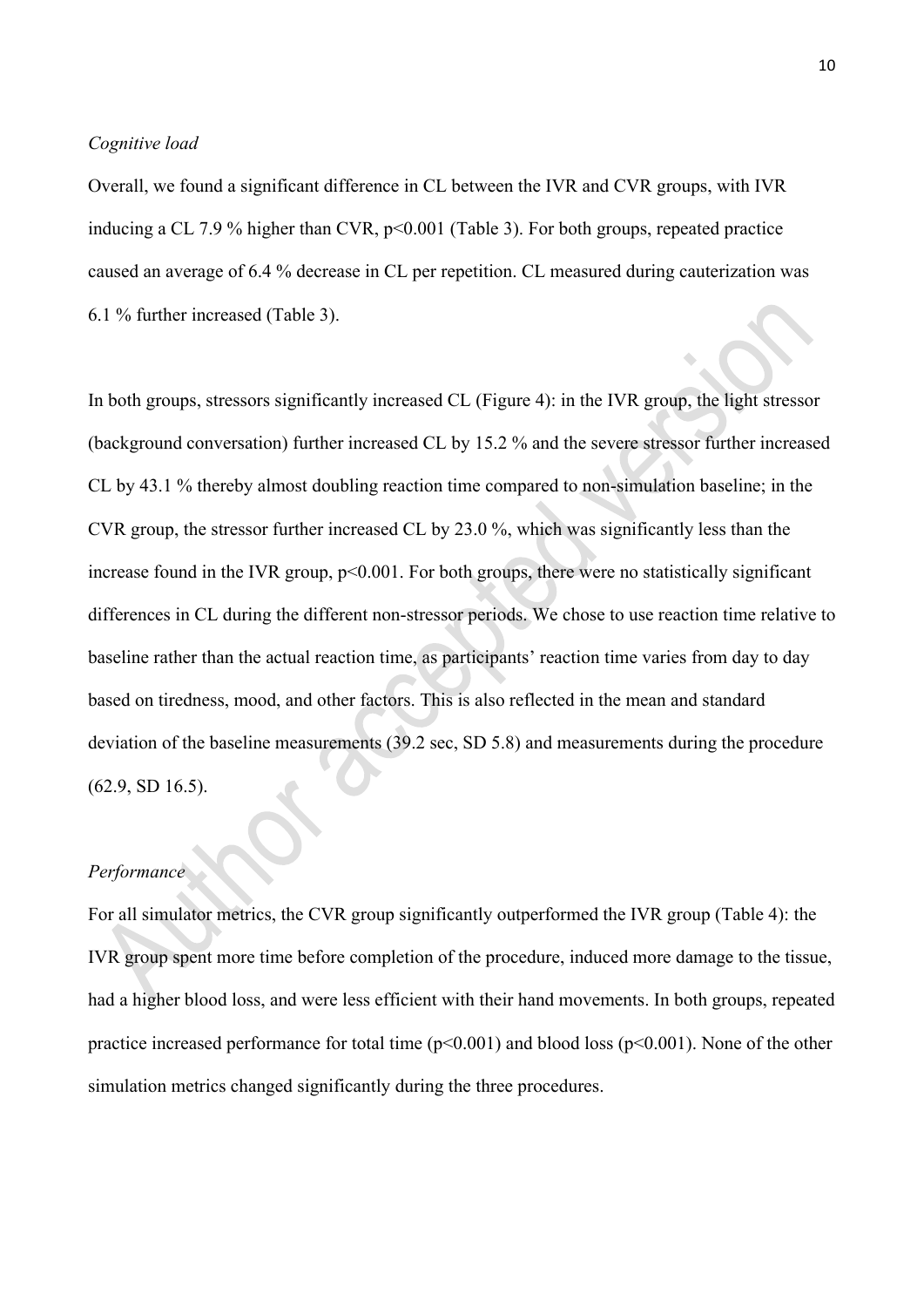### *Motion sickness*

For the combined motion sickness score, there were no significant difference between the two groups (conventional VR: 24.1 points; immersive VR 25.7 points. p=0.62). No significant differences were found for the four sub-scores (gastrointestinal, central, peripheral and sopiterelated).

## **Discussion**

#### *Cognitive load*

Our study demonstrates that immersive VR induces a significantly higher cognitive load than conventional VR in general and especially during stressor phases. This can according to CL theory most likely be attributed to a perceived higher possible number of elements to interact with, such as staff and instruments (causing intrinsic load), as well as distractions in the immersive environment (causing extraneous load). During the severe stressor (triggering of bleeding), there was a substantial increase in CL in both IVR and CVR, which can be explained by the similar increase in task-complexity (higher intrinsic load). However, the further increase in CL observed in the IVR group is likely a result of the distraction by the immersive environment, causing increased extraneous load. This corroborates finding from other studies and suggests that highly complex learning environments induce a high level of CL[25]. Considering that the typical target group for simulation-based surgical skills training are novices and that novices are especially at risk of cognitive overload[28], a high level of CL might be undesirable during initial training. Altogether, this points towards using conventional VR simulation initially because it induces less CL and introducing immersive VR secondly to further bridge the gap between simulation and real-life OR experience. Finally, we also found that repeated practice decreased CL, in line with other reports[26, 29]. Interestingly, CL decreased at the same rate for both IVR and CVR, which could indicate that IVR has the potential to prepare trainees for the complex environment in real-life OR.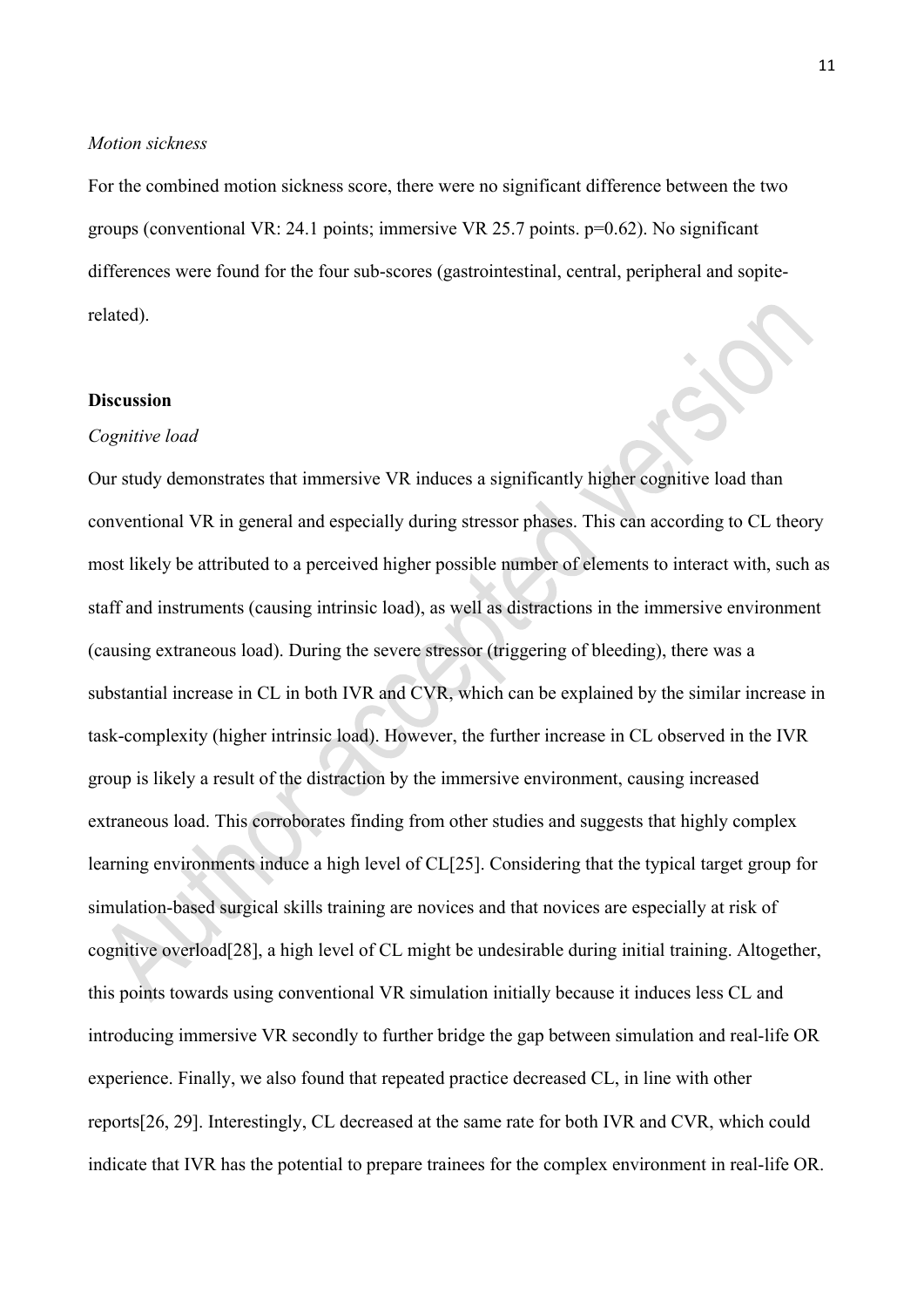#### *Performance*

Performance was found to be significantly worse in the IVR group compared with the CVR group, indicating that the high CL of the IVR simulation environment has a negative effect on performance. On the other hand, it could also be suggested that the novelty of training with HMDs and unfamiliarity with the technology could be an explanation. However, if this was the case, we would have expected a larger improvement in performance with repeated practice as participants familiarized with the new equipment compared with the CVR group, however we found the performance of the two groups to improve at the same rate. In both groups, repeated practice resulted in a better performance regarding completion time and blood loss. Efficiency of hand movements did not improve, which is most likely explained by the participants not having spare cognitive capacity to focus on improving instrument handling and mainly focusing on controlling the bleeding.

## *Motion sickness*

We found no significant difference between IVR and CVR in relation to motion sickness. In fact, our IVR setup seemed not to induce any motion sickness which may be due to minimal head movements compared to IVR video games where motion sickness has been an issue. This corroborates the finding from the only other study using same type of setup[10].

### *Strengths and limitations*

At current, the simulation setup we have used represents the latest high-end, commercially available HMD and laparoscopic VR simulator for providing immersive VR. Further, our setup innovatively combines the TeamSim software to correspond with playback of 360° video, allowing real-time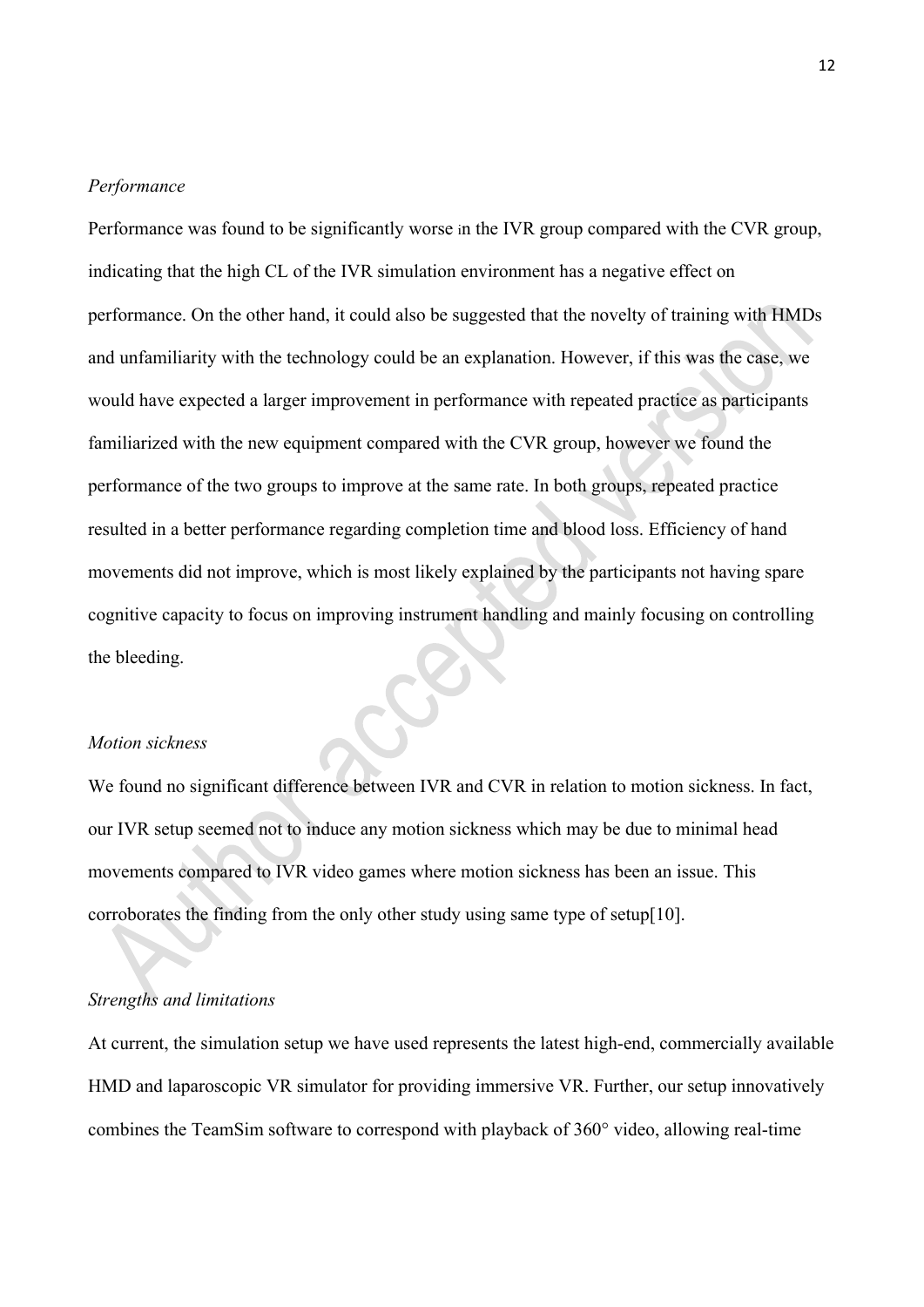changes in the simulation conditions to correspond to changes in the simulation environment such as instrument failure, stopping/starting bleedings etc. We think this increase immersion and realism, better preparing learners for real-life conditions and challenges, as their training resembles a reallife OR. One of the current limitations of the IVR setup is that it does not simulate (or allow), view of the participants' hands, physical instruments, or foot-pedal (Figure 2A). It did, however, not seem to be a practical issue as participants rarely shifted their view from the screen and quickly memorized the position of the foot-pedal.

### *Perspectives*

In the medical education literature, HMDs for VR simulation are still considered novel and the only reported use has been for team training scenarios[30, 31]. Even though the use of advanced VR HMDs in higher education is predicted to take place in 2018-2019[32] it is already in use in other fields such as psychology[33], aviation[34], and military[35] and for reducing stress in preoperative patients[36]. In surgical procedural training, we are aware of two other studies on advanced VR HMDs: In 2016, Sankaranarayanan et all 31 explored their Gen2-VR<sup>©</sup> comparing it to conventional VR, and found that participants performed poorer in the IVR setup when performing a peg transfer task. It is worth noting that this study used a computer-generated virtual environment and distractions in the immersive environment consisted of music been played and instruments malfunctioning. In 2017, Huber et al<sup>[10]</sup> in a non-randomized study also reported poorer performance by participants in an IVR group compared with conventional VR when performing laparoscopic fine dissection and cholecystectomy. They used a background video depicting routine processes during a standard laparoscopic procedure but did not use further distractions in the IVR nor did the investigate CL as a mechanism for explaining the poorer performance of the IVR group.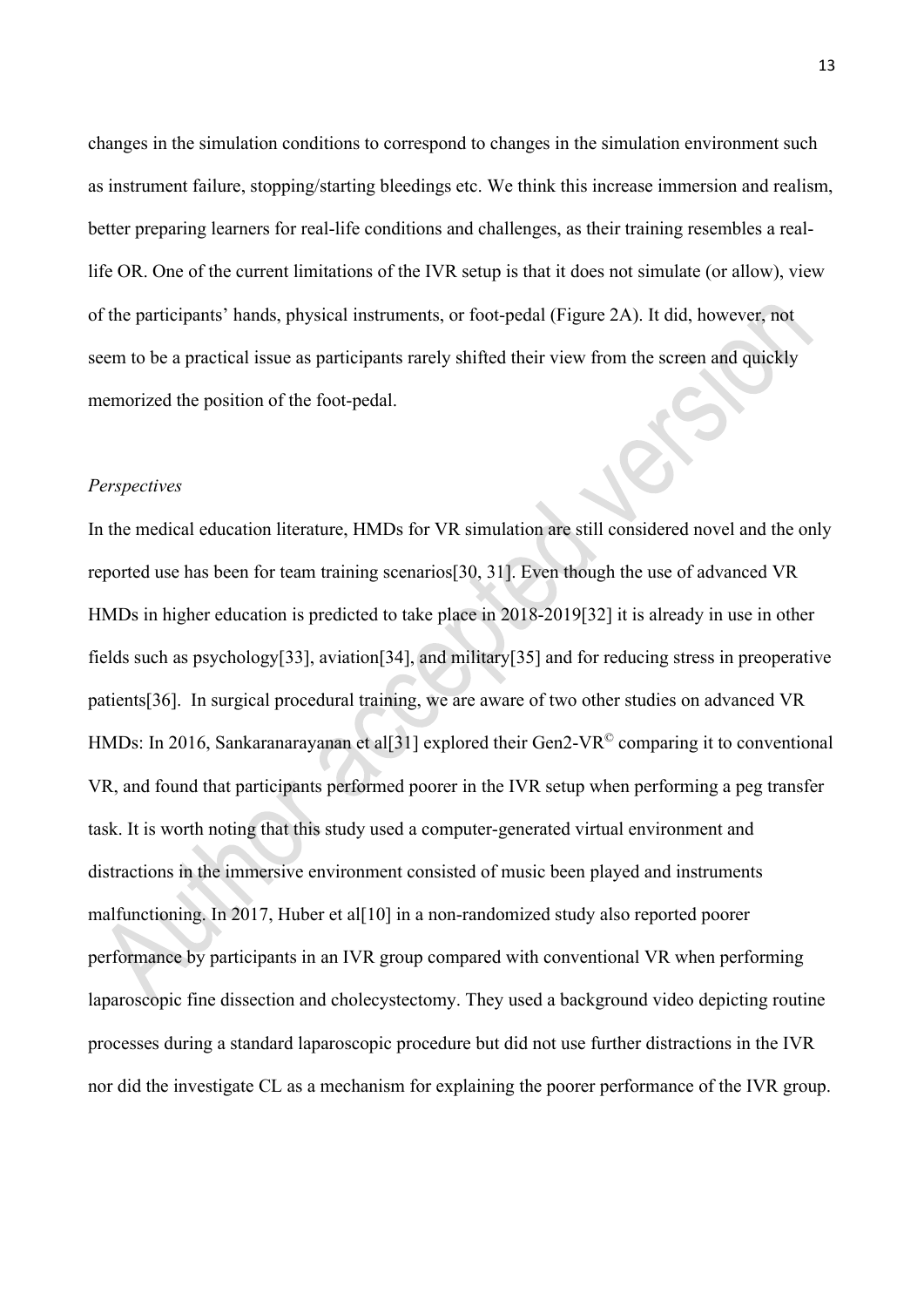Immersive VR is a new addition to the current range of simulation-based training options for surgical skills training, with the benefit of more realistic conditions because of elements such as OR surroundings and team interactions. The increased realism of immersive VR likely causes a higher sense of presence, which can potentially make VR training more effective[16]. On the other hand, as the complexity of the scenarios in IVR increases, so does the risk of cognitive overload. To combat this different instructional design strategies to lower CL could be explored[11, 37] and studies investigating CL during IVR in more simulator proficient trainees are needed. Moreover, IVR might better prepare surgical novices for the environment in the OR than CVR, but studies are required to confirm this.

Future perspectives of IVR could be interactive scenarios with feedback from staff and equipment in the simulation. Thus, actions and mistakes on the VR simulator would have consequences in the virtual environment, this in turn could lead to an even higher feeling of immersion.

### **Conclusion**

Immersive VR simulation for laparoscopic surgical training induces a higher cognitive load and results in worse performance compared with conventional VR simulation training of laparoscopic novices. The immersive environment most likely causes both additional intrinsic and extraneous CL, which could be disadvantageous in the initial training of novices and should optimally be introduced after basic training with conventional VR simulation. However, immersive VR has the potential to prepare surgical trainees for real-life conditions and challenges, and future developments of the immersive VR technology will potentially include interactions with staff and equipment, further bridging the gap between simulation and real-life.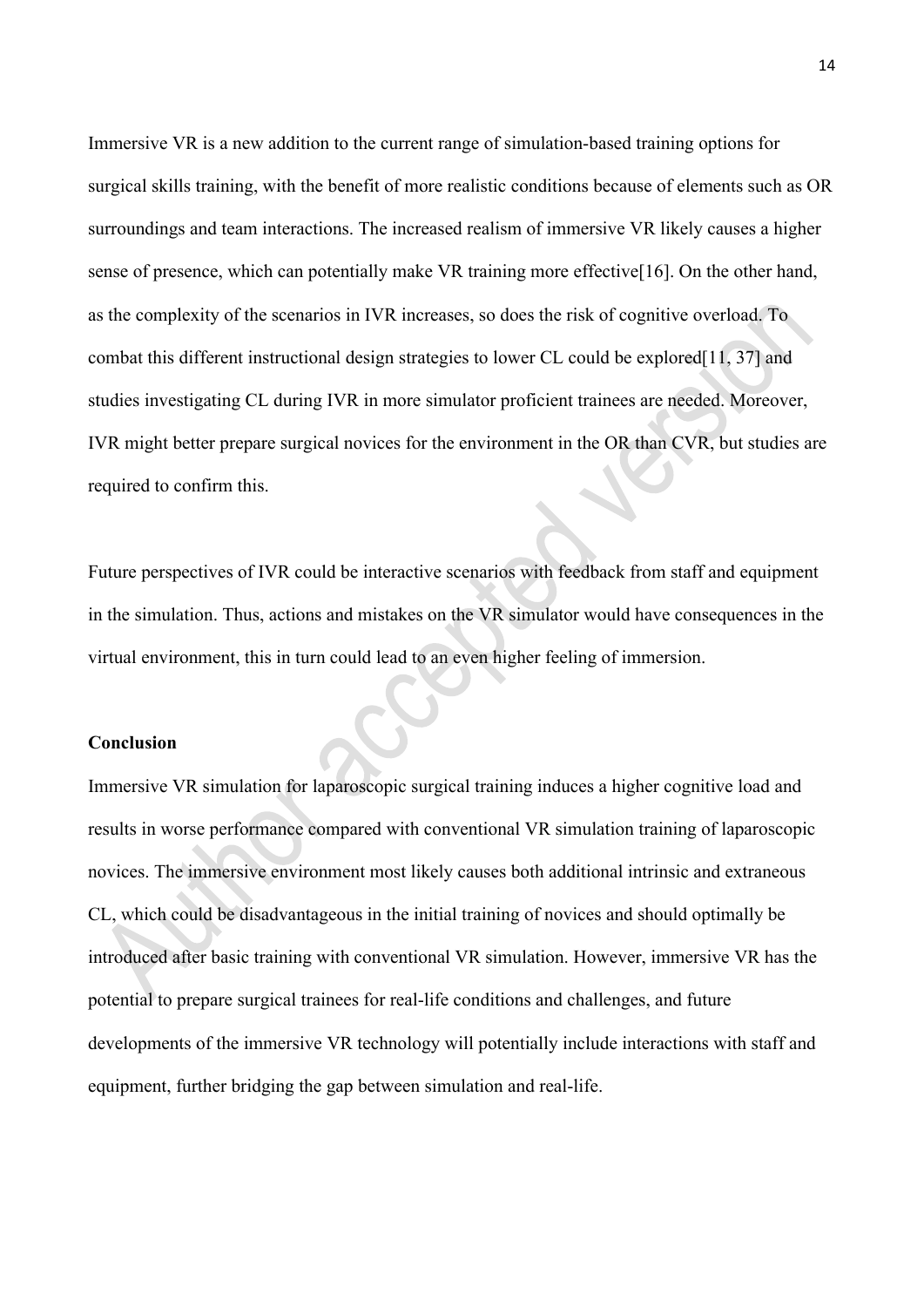### **Acknowledgments**

The authors would like to thank the following for their help in producing the  $360^{\circ}$  videos; Fanny Klara Karolina Kullberg, Mai Homburg and Christoffer Skov Olesen for their portrayal of the staff in the operating room, Helle Skovgaard and Lars Bo Svendsen for their help in precuring a location for the recording of the videos and Absolute Zero© for their help in recording and processing the videos.

## **Disclosures**

Joakim Grant Frederiksen, Stine Maya Dreier Sørensen, Lars Konge, Morten Bo Søndergaard Svendsen, Morten Nobel-Jørgensen, Flemming Bjerrum and Steven Arild Wuyts Andersen have no conflicts of interest or financial ties to disclose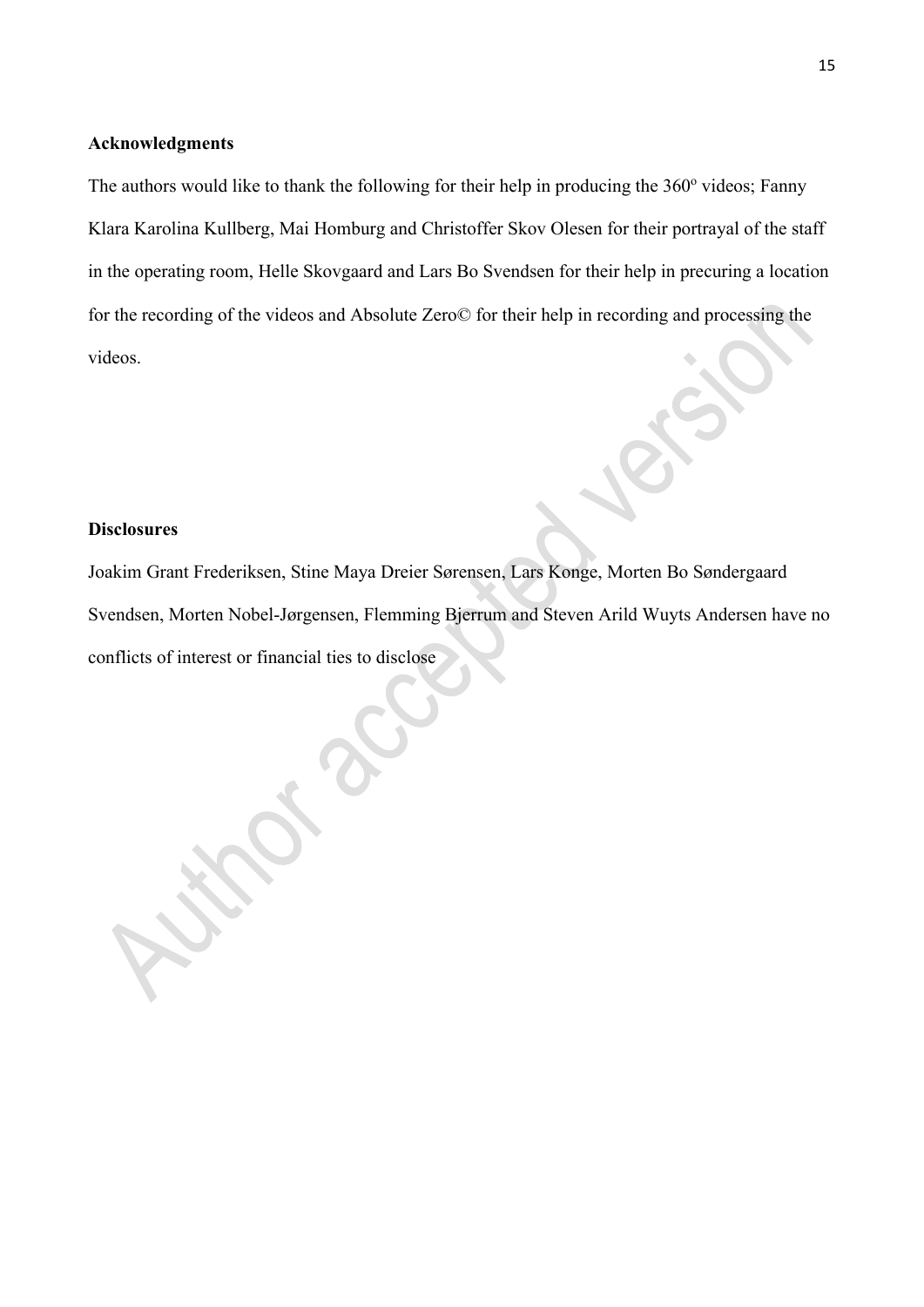## **References**

- 1. Gallagher AG, Ritter EM, Champion H, Higgins G, Fried MP, Moses G, et al. (2005) Virtual reality simulation for the operating room: proficiency-based training as a paradigm shift in surgical skills training Ann Surg 241:364-72
- 2. Reichenbach DJ, Tackett AD, Harris J, Camacho D, Graviss EA, Dewan B, et al. (2006) Laparoscopic colon resection early in the learning curve: what is the appropriate setting? Ann Surg 243:730-5; discussion 5-7 doi:10.1097/01.sla.0000220039.26524.fa
- 3. Watson DI, Baigrie RJ, Jamieson GG (1996) A learning curve for laparoscopic fundoplication. Definable, avoidable, or a waste of time? Ann Surg 224:198-203
- 4. Kasotakis G, Lakha A, Sarkar B, Kunitake H, Kissane-Lee N, Dechert T, et al. (2014) Trainee participation is associated with adverse outcomes in emergency general surgery: an analysis of the National Surgical Quality Improvement Program database Ann Surg 260:483-90; discussion 90-3 doi:10.1097/sla.0000000000000889
- 5. Varas J, Mejía R, Riquelme A, Maluenda F, Buckel E, Salinas J, et al. (2012) Significant transfer of surgical skills obtained with an advanced laparoscopic training program to a laparoscopic jejunojejunostomy in a live porcine model: feasibility of learning advanced laparoscopy in a general surgery residency Surgical Endoscopy 26:3486-94 doi:10.1007/s00464-012-2391-4
- 6. Zendejas B, Cook DA, Bingener J, Huebner M, Dunn WF, Sarr MG, et al. (2011) Simulation-based mastery learning improves patient outcomes in laparoscopic inguinal hernia repair: a randomized controlled trial Ann Surg 254:502-9; discussion 9-11 doi:10.1097/SLA.0b013e31822c6994
- 7. Nagendran M, Gurusamy KS, Aggarwal R, Loizidou M, Davidson BR (2013) Virtual reality training for surgical trainees in laparoscopic surgery Cochrane Database Syst Rev:CD006575 doi:10.1002/14651858.CD006575.pub3
- 8. Sirimanna P, Gladman MA (2017) Development of a proficiency-based virtual reality simulation training curriculum for laparoscopic appendicectomy ANZ J Surg 87:760-6 doi:10.1111/ans.14135
- 9. Moorthy K, Munz Y, Adams S, Pandey V, Darzi A (2005) A human factors analysis of technical and team skills among surgical trainees during procedural simulations in a simulated operating theatre Ann Surg 242:631-9
- 10. Huber T, Paschold M, Hansen C, Wunderling T, Lang H, Kneist W (2017) New dimensions in surgical training: immersive virtual reality laparoscopic simulation exhilarates surgical staff Surg Endosc 31:4472-7 doi:10.1007/s00464-017-5500-6
- 11. van Merrienboer JJ, Sweller J (2010) Cognitive load theory in health professional education: design principles and strategies Med Educ 44:85-93 doi:10.1111/j.1365-2923.2009.03498.x
- 12. Cowan N (2014) Working Memory Underpins Cognitive Development, Learning, and Education Educational psychology review 26:197-223 doi:10.1007/s10648-013-9246-y
- 13. Choi H-H, van Merriënboer JJG, Paas F (2014) Effects of the Physical Environment on Cognitive Load and Learning: Towards a New Model of Cognitive Load Educational Psychology Review 26:225-44 doi:10.1007/s10648-014-9262-6
- 14. Kulasegaram KM, Grierson LE, Norman GR (2013) The roles of deliberate practice and innate ability in developing expertise: evidence and implications Med Educ 47:979-89 doi:10.1111/medu.12260
- 15. de Jong T (2010) Cognitive load theory, educational research, and instructional design: some food for thought Instructional Science 38:105-34 doi:10.1007/s11251-009-9110-0
- 16. Dargar S, Kennedy R, Lai W, Arikatla V, De S (2015) Towards immersive virtual reality (iVR): a route to surgical expertise J Comput Surg 2 doi:10.1186/s40244-015-0015-8
- 17. Schulz KF, Altman DG, Moher D (2011) CONSORT 2010 statement: updated guidelines for reporting parallel group randomised trials Int J Surg 9:672-7 doi:10.1016/j.ijsu.2011.09.004
- 18. Konge L, Ringsted C, Bjerrum F, Tolsgaard MG, Bitsch M, Sorensen JL, et al. (2015) The Simulation Centre at Rigshospitalet, Copenhagen, Denmark J Surg Educ 72:362-5 doi:10.1016/j.jsurg.2014.11.012
- 19. Brunken R, Plass JL, Leutner D (2003) Direct Measurement of Cognitive Load in Multimedia Learning Educational Psychologist 38:53-61 doi:10.1207/S15326985EP3801\_7
- 20. Rojas D, Haji F, Shewaga R, Kapralos B, Dubrowski A (2014) The impact of secondary-task type on the sensitivity of reaction-time based measurement of cognitive load for novices learning surgical skills using simulation Studies in health technology and informatics 196:353-9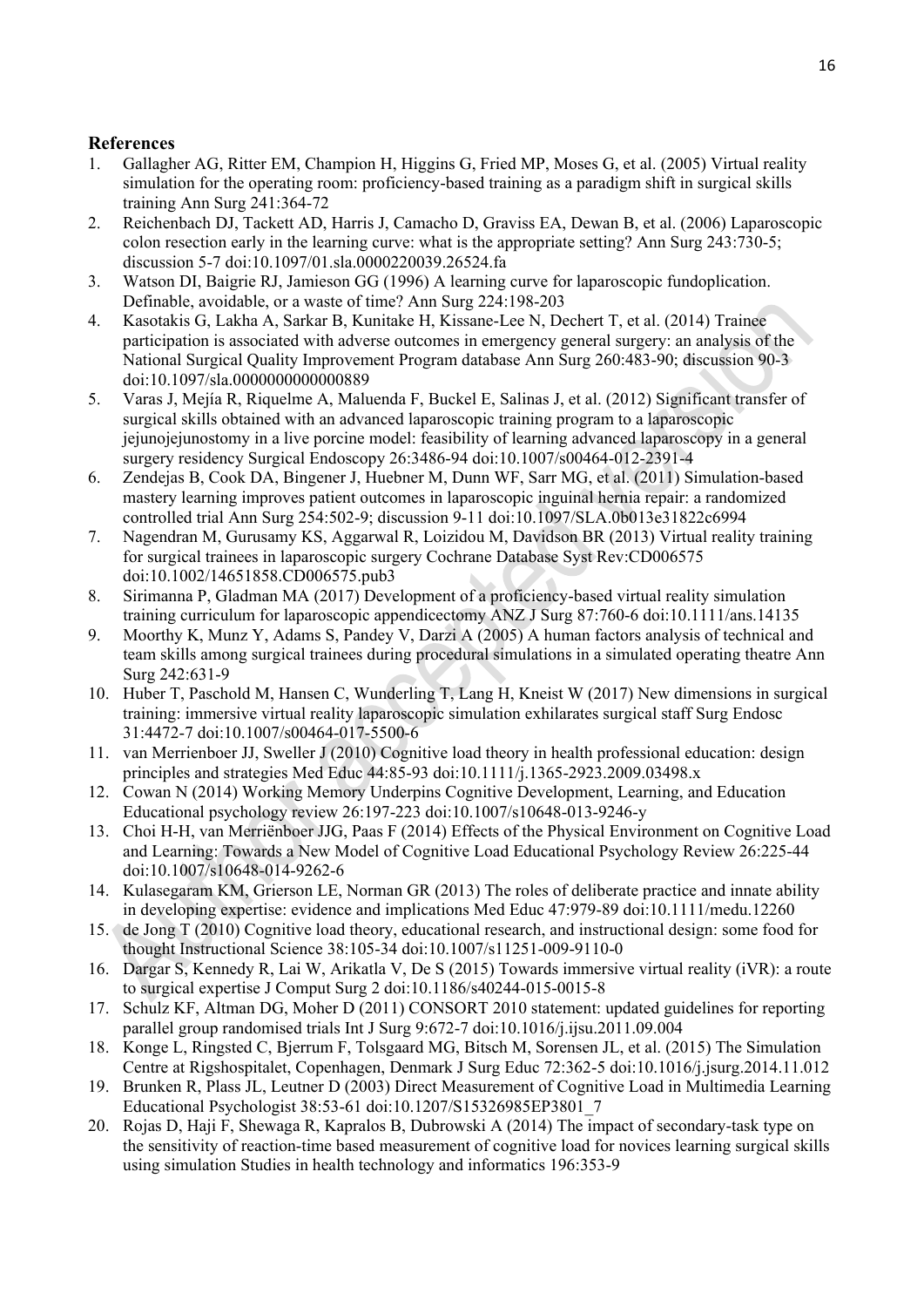- 21. Naismith LM, Cavalcanti RB (2015) Validity of Cognitive Load Measures in Simulation-Based Training: A Systematic Review Acad Med 90:S24-35 doi:10.1097/ACM.0000000000000893
- 22. Haji FA, Rojas D, Childs R, de Ribaupierre S, Dubrowski A (2015) Measuring cognitive load: performance, mental effort and simulation task complexity Med Educ 49:815-27 doi:10.1111/medu.12773
- 23. Naismith LM, Cheung JJ, Ringsted C, Cavalcanti RB (2015) Limitations of subjective cognitive load measures in simulation-based procedural training Med Educ 49:805-14 doi:10.1111/medu.12732
- 24. Gianaros PJ, Muth ER, Mordkoff JT, Levine ME, Stern RM (2001) A questionnaire for the assessment of the multiple dimensions of motion sickness Aviation, space, and environmental medicine 72:115-9
- 25. Andersen SA, Mikkelsen PT, Konge L, Caye-Thomasen P, Sorensen MS (2016) Cognitive Load in Mastoidectomy Skills Training: Virtual Reality Simulation and Traditional Dissection Compared J Surg Educ 73:45-50 doi:10.1016/j.jsurg.2015.09.010
- 26. Andersen SAW, Konge L, Sorensen MS (2018) The effect of distributed virtual reality simulation training on cognitive load during subsequent dissection training Medical teacher:1-6 doi:10.1080/0142159x.2018.1465182
- 27. Ali A, Subhi Y, Ringsted C, Konge L (2015) Gender differences in the acquisition of surgical skills: a systematic review Surg Endosc 29:3065-73 doi:10.1007/s00464-015-4092-2
- 28. Haji FA, Cheung JJ, Woods N, Regehr G, de Ribaupierre S, Dubrowski A (2016) Thrive or overload? The effect of task complexity on novices' simulation-based learning Med Educ 50:955-68 doi:10.1111/medu.13086
- 29. Andersen SA, Mikkelsen PT, Konge L, Caye-Thomasen P, Sorensen MS (2016) Cognitive load in distributed and massed practice in virtual reality mastoidectomy simulation Laryngoscope 126:E74-9 doi:10.1002/lary.25449
- 30. Abelson JS, Silverman E, Banfelder J, Naides A, Costa R, Dakin G (2015) Virtual operating room for team training in surgery Am J Surg 210:585-90 doi:10.1016/j.amjsurg.2015.01.024
- 31. Sankaranarayanan G, Li B, Manser K, Jones SB, Jones DB, Schwaitzberg S, et al. (2016) Face and construct validation of a next generation virtual reality (Gen2-VR) surgical simulator Surg Endosc 30:979-85 doi:10.1007/s00464-015-4278-7
- 32. Johnson L, Adams Becker S, Cummins M, Estrada V, Freeman A, Hall C. NMC Horizon Report: 2016 Higher Education Edition. Austin, Texas: The New Media Consortium; 2016.
- 33. Nararro-Haro MV, Hoffman HG, Garcia-Palacios A, Sampaio M, Alhalabi W, Hall K, et al. (2016) The Use of Virtual Reality to Facilitate Mindfulness Skills Training in Dialectical Behavioral Therapy for Borderline Personality Disorder: A Case Study Frontiers in psychology 7:1573 doi:10.3389/fpsyg.2016.01573
- 34. Lofaro RJ SK (2009) Civil aviation: flight simulators and training. In: Vincenzi DA WJ, Mouloua M, Hancock PA (ed) $\degree$ (eds) Human factors in simulation and training, vol., vol, edn. CRC Press, Boca Raton, FL,  $p^{\wedge}$ pp 257-86.
- 35. Schmorrow D ND, Lackey SJ, Allen RC, Norman K, Cohn J (2009) Virtual reality in the training environment. In: Vincenzi DA WJ, Mouloua M, Hancock PA (ed) $\degree$ (eds) Human factors in simulation and training, vol., vol., edn. CRC Press, Boca Raton, FL, p^pp 201-28.
- 36. Bekelis K, Calnan D, Simmons N, MacKenzie TA, Kakoulides G (2017) Effect of an Immersive Preoperative Virtual Reality Experience on Patient Reported Outcomes: A Randomized Controlled Trial Ann Surg 265:1068-73 doi:10.1097/sla.0000000000002094
- 37. Sweller J (1999) Instructional design in technical areas vol., vol, edn. ACER Press, Camberwell, Vic.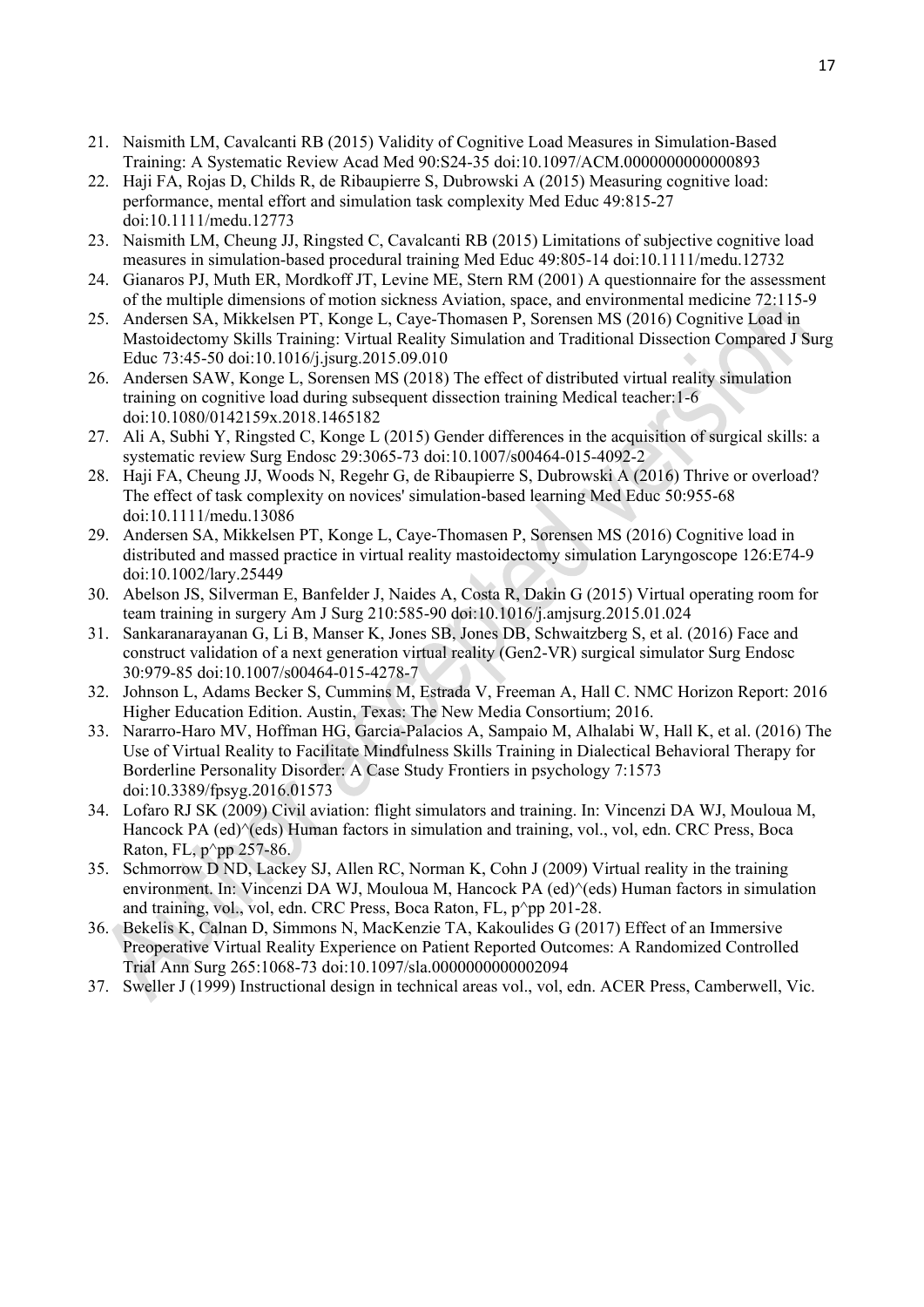# **Figure legends**



Figure 1: Trial flowchart in accordance with the CONSORT statement.

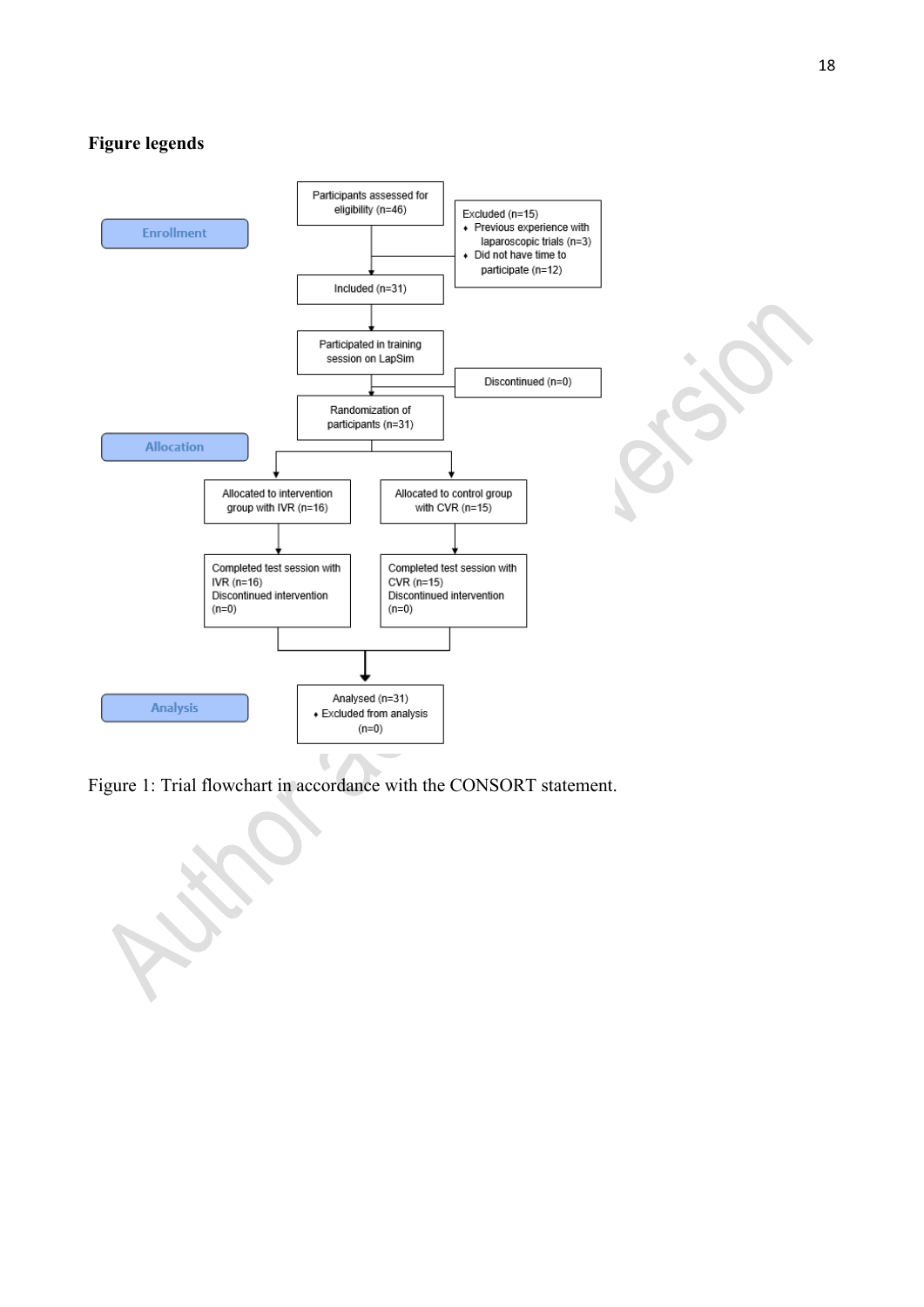

Figure 2A: External view of two participants training in an IVR and CVR session. Computers handling TeamSim and Oculus Rift is outside the picture. NOTE: no participants trained simultaneously. B: Participants personal 360° immersive view of the operating room during the IVR sessions.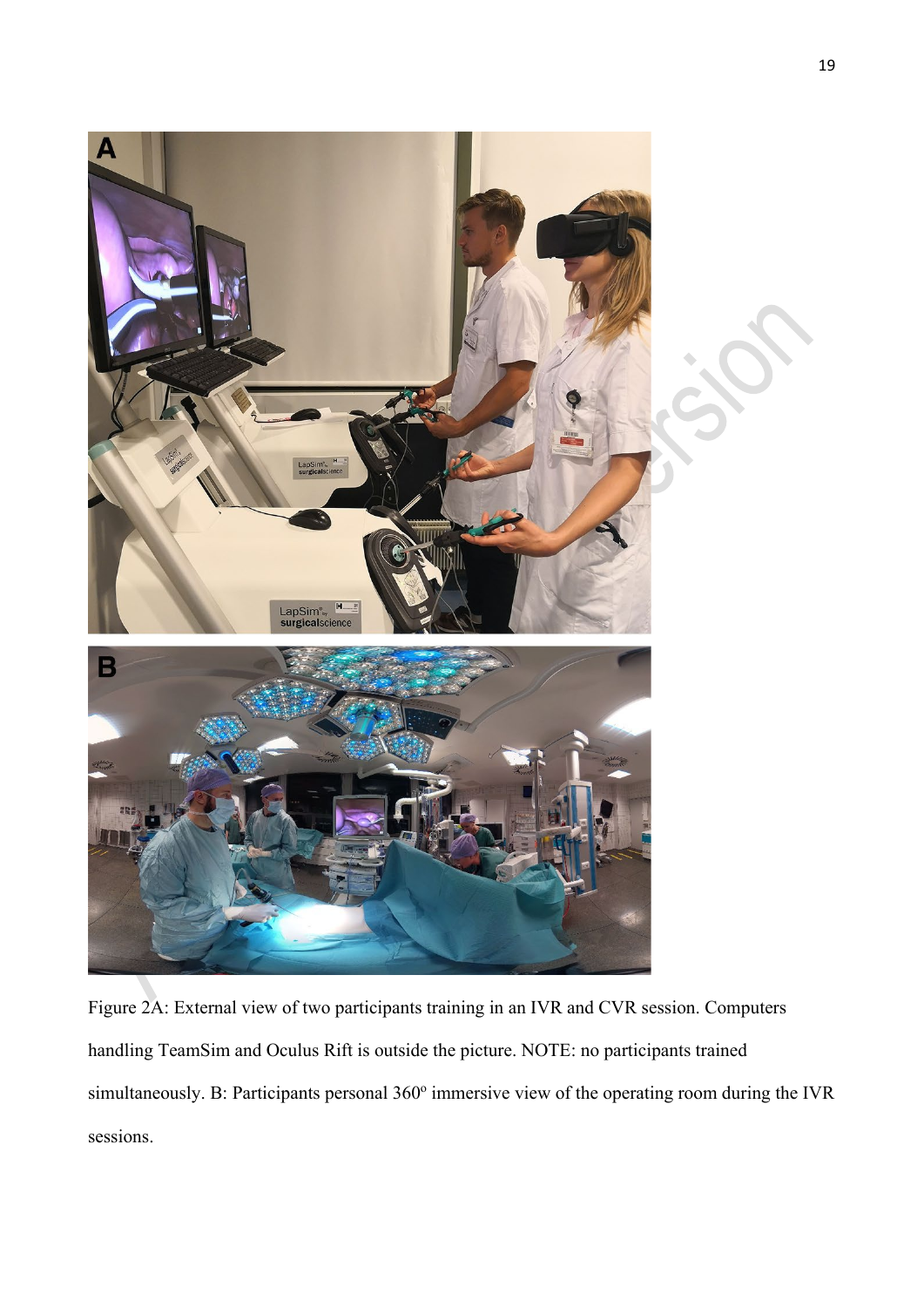

Figure 3: Sequence of videos and cognitive load measurements for the immersive virtual reality group (IVR) and conventional virtual reality group (CVR). After the last video 2, the sequence alternated between video 2 and 1 until completion of the procedure. For a description of the videos see Table 2.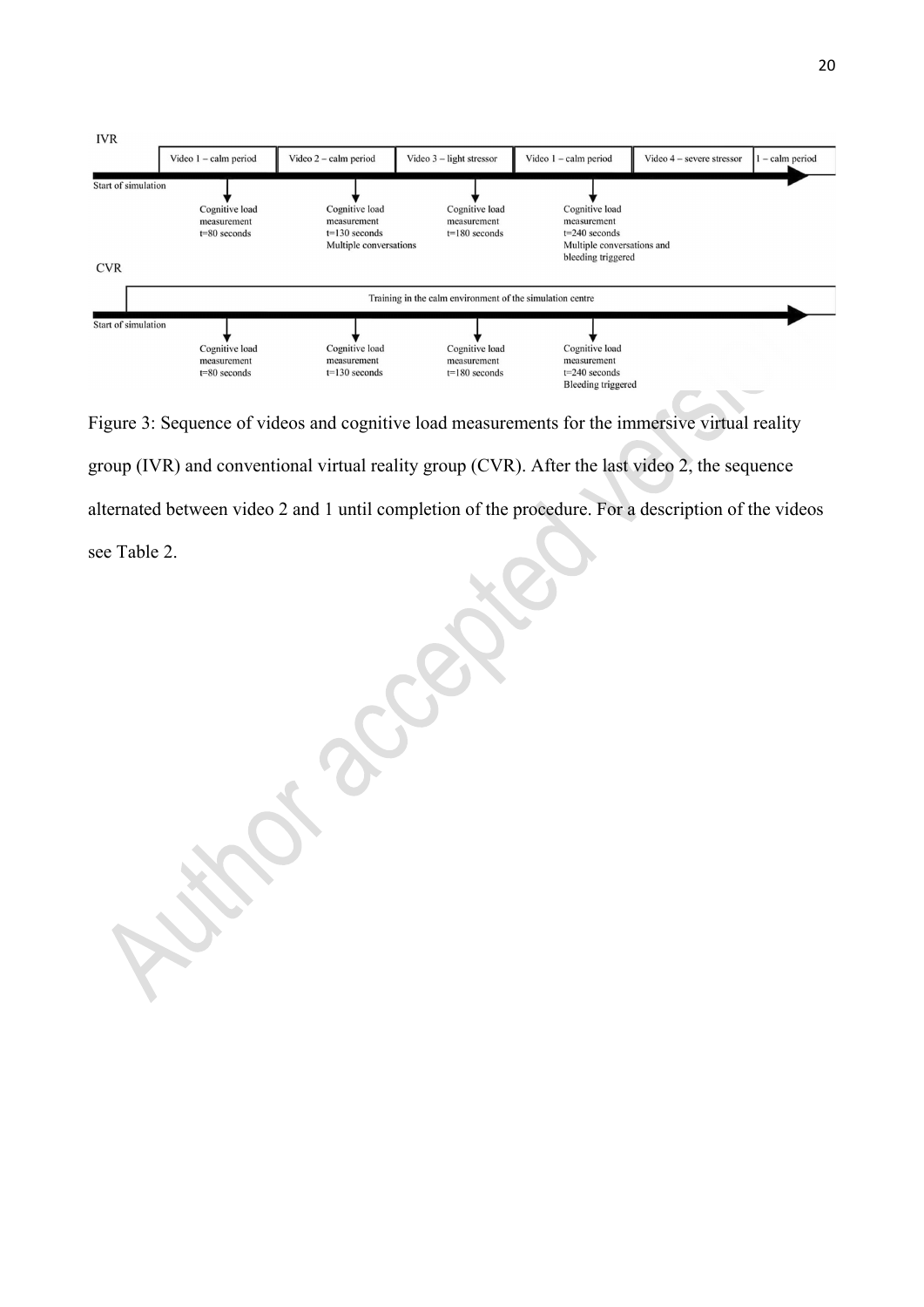

Figure 4: Means plot with 95% CI as error bars over reaction time relative to baseline

measurements.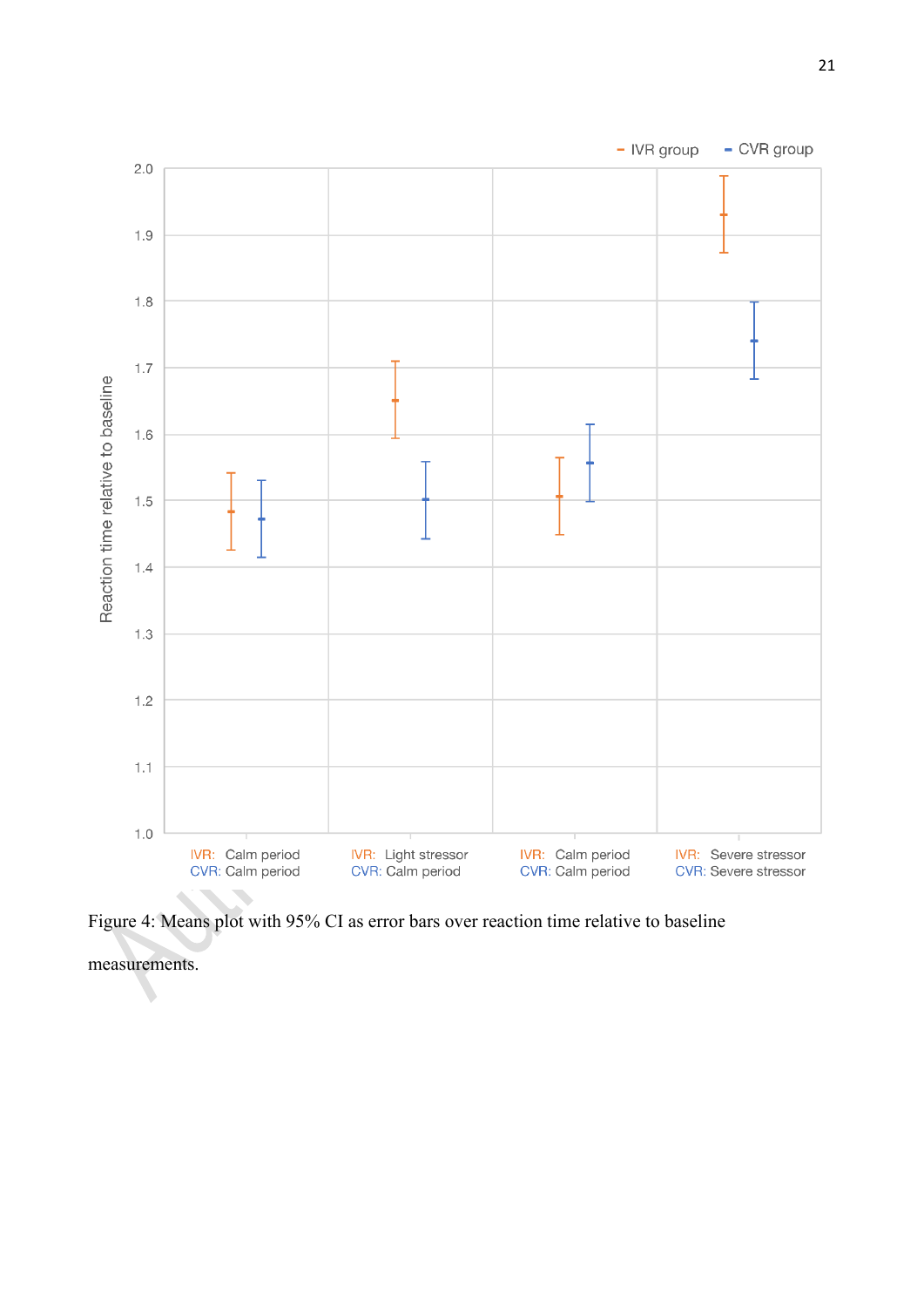#### **Table 1.** Participant baseline characteristics

|                            | Intervention group     | Control group             |
|----------------------------|------------------------|---------------------------|
|                            | Immersive VR training, | Conventional VR training, |
|                            | $n=16$                 | $n=15$                    |
| <b>Sex</b>                 |                        |                           |
| Men                        | 4(25%)                 | 4(27%)                    |
| Women                      | 12 (75%)               | 11(73%)                   |
| Age in years, mean (range) | $28.6(26-35)$          | 29.6 (27-38)              |
| <b>Handedness</b>          |                        |                           |
| Right                      | 14 (88%)               | $15(100\%)$               |
| Left                       | 1(6%)                  | $0(0\%)$                  |
| Ambidextrous               | 1(6%)                  | $0(0\%)$                  |

Table 2. Description of the 360▒ videos played as backdrop during the procedures in the immersive VR environment

|                 | Theme           | Description                                                                                                                                                                                                                                                                                                                                                                                                                                                                                                                                                        |
|-----------------|-----------------|--------------------------------------------------------------------------------------------------------------------------------------------------------------------------------------------------------------------------------------------------------------------------------------------------------------------------------------------------------------------------------------------------------------------------------------------------------------------------------------------------------------------------------------------------------------------|
| Video $1(57 s)$ | Calm            | The staff stays at their positions and organize their area of responsibility in a quiet<br>fashion; e.g., the scrub nurse rearranges instruments on the table                                                                                                                                                                                                                                                                                                                                                                                                      |
| Video $2(59 s)$ | Calm            | Same as video 1, except the floor nurse walks behind the OR tower to a closet and back                                                                                                                                                                                                                                                                                                                                                                                                                                                                             |
| Video $3(48 s)$ | Light stressor  | The anesthesiologist enters and conducts a conversation with the nurse anesthetist while<br>the floor nurse simultaneously answers a ringing phone                                                                                                                                                                                                                                                                                                                                                                                                                 |
| Video $4(59 s)$ | Severe stressor | A bleeding (2 ml/s) in the simulated procedure (different points of bleeding depending<br>on procedure number) is triggered at the start of the video $(t = 221 \text{ s})$ . The surgical nurse<br>comments on the patients' bleeding and tells the floor nurse to call the senior surgeon on<br>duty; the surgical assistant orders for equipment for conversion to open surgery to be<br>available; the nurse anesthetist orders a transfusion pack to be available; and the nurse<br>anesthetist calls the anesthesiologist and relays the situation in the OR |

| <b>Table 3.</b> Effects on relative reaction time                                      |                    |               |         |  |
|----------------------------------------------------------------------------------------|--------------------|---------------|---------|--|
|                                                                                        | Estimated marginal | 95% CI        | p       |  |
|                                                                                        | means              |               |         |  |
| <b>Immersive VR</b>                                                                    | 1.66               | $1.63 - 1.69$ | < 0.001 |  |
| <b>Conventional VR</b>                                                                 | 1.58               | 1.55-1.61     |         |  |
|                                                                                        |                    |               |         |  |
| <b>Repetition 1</b>                                                                    | 1.69               | 1.65-1.72     |         |  |
| <b>Repetition 2</b>                                                                    | 1.61               | 1.57-1.65     | < 0.001 |  |
| <b>Repetition 3</b>                                                                    | 1.56               | $1.52 - 1.60$ |         |  |
|                                                                                        |                    |               |         |  |
| Not cauterizing                                                                        | 1.59               | 1.56-1.61     |         |  |
| Cauterizing                                                                            | 1.65               | $1.61 - 1.69$ | < 0.01  |  |
| Table showing higher CL in the IVR group compared to the CVR group and higher CL while |                    |               |         |  |

*cauterizing. Both groups lowered their CL at the same rate during the three procedures.*